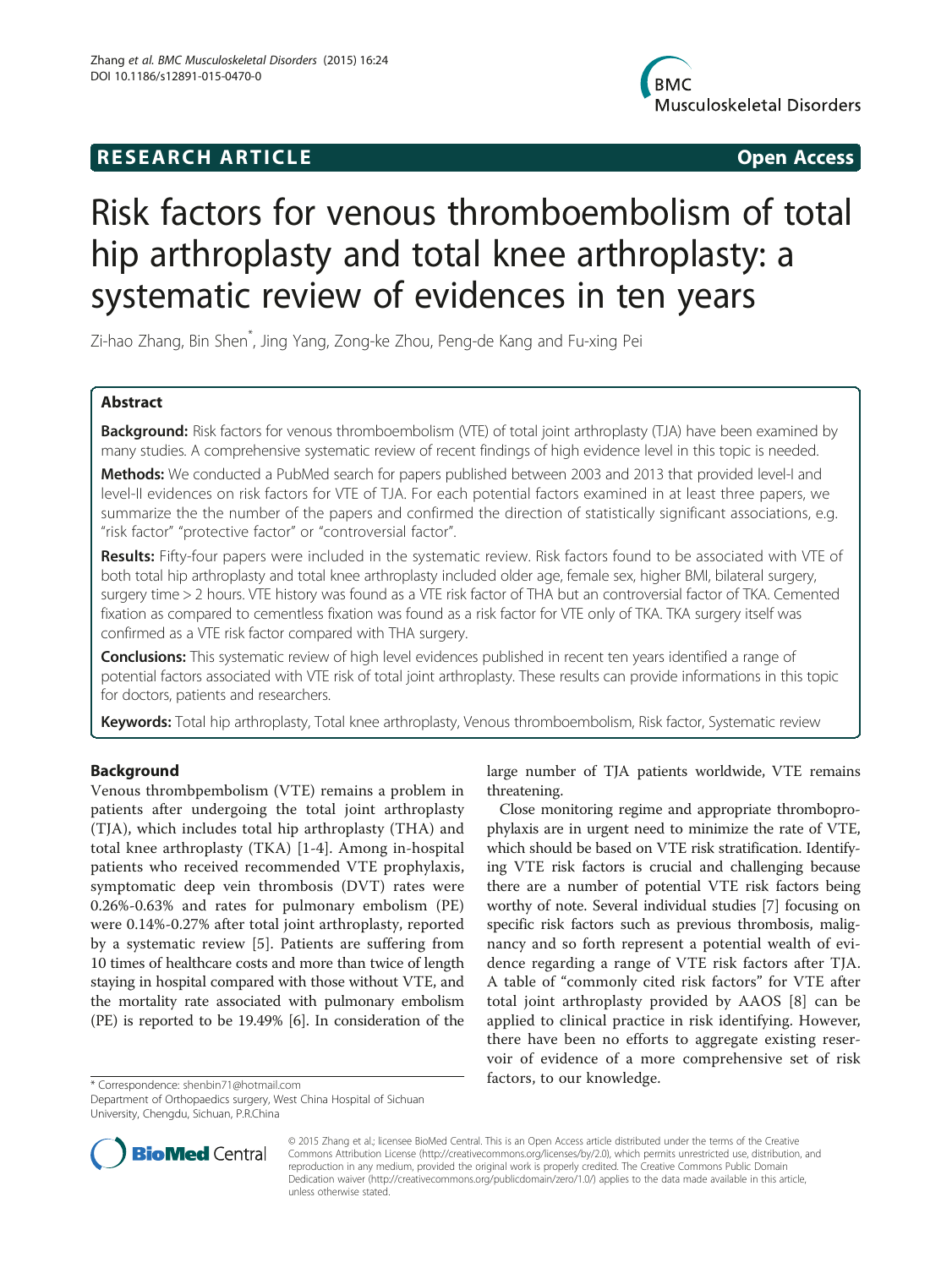<span id="page-1-0"></span>To summarize the published literature on risk factors for VTE of TJA relating to patient demographic and clinical factors, laboratory indexes, health care provider characteristics and thromboprophylaxes, we conducted this systematic review of high level studies [[9\]](#page-11-0) in recent ten years (2003–2013). This effort may be helpful to improve our knowledge and therefore promote a new VTE risk assessment system for patients undergoing total joint arthroplasty and doctors paying attention to this issue.

## Methods

## Search strategy

We conducted a PubMed search on May 26th, 2013 to identify studies published between January 1st, 2003 and May 1st, 2013. There is no restriction of language or country. The search strategy was designed and peerreviewed before the beginning of search, which is listed as follows:

((((thrombosis[Title/Abstract]) OR thromboembolism [Title/Abstract]) OR embolism [Title/Abstract])) AND ((((risk factor) OR risk factors)) AND ((((total hip arthroplasty [Title/Abstract]) OR total hip replacement [Title/ Abstract]) OR total knee arthroplasty [Title/Abstract]) OR total knee replacement [Title/Abstract])).

Screening has been performed sequentially in three levels: title, abstract and then full-text as recommended by the PRISMA Statement criteria [[10](#page-11-0)]. The exclusion criteria is outlined in Table 1. To guarantee the strength of evidence, only level-I and level-II prognostic studies were included. Specifically, High-quality prospective studies in which all patients were enrolled at the same point in their disease with ≥80% follow-up of enrolled patients are taken as the level-I, whereas retrospective studies, untreated controls from a randomized controlled trial and lesserquality prospective studies (e.g., patients enrolled at different points in their disease or <80% follow-up) are seen as the level-II. In this way, we assessed the risk of bias of included studies mainly based on their study types and follow-up rates which can be summed up as the "evidence level". Also, we assessed all the included papers using the Newcastle-Ottawa Scale (NOS) of which the detail can be found at the website: [http://www.ohri.ca/programs/](http://www.ohri.ca/programs/clinical_epidemiology/oxford.htm) [clinical\\_epidemiology/oxford.htm.](http://www.ohri.ca/programs/clinical_epidemiology/oxford.htm)

### Validation

Eligibility assessment was performed independently in an unblinded standardized manner by 2 reviewers (the first and the second author). Disagreements between reviewers were adjudicated by the senior authors (including the third to the sixth author) and ultimately resolved by consensus.

#### Table 1 Exclusion criteria

| <b>Exclusion criteria</b>                        | <b>Example or explanation</b>                                                |
|--------------------------------------------------|------------------------------------------------------------------------------|
| No living human subjects                         | e.g. mice model                                                              |
| Focus on wrong procedure                         | e.g. unicompartmental knee replace-ment                                      |
| Focus on risk factors for other<br>complications | e.g. limb swelling                                                           |
| Focus on other<br>thrombo-related factors        | e.g. bleeding or blood transfusion                                           |
| Focus on fat embolism                            | e.g. fat embolism after femoral head<br>resection                            |
| Have not mentioned any<br>risk factor            | e.g. prevelance studied alone                                                |
| Not primary clinical research                    | e.g. literature review or quidline                                           |
| Level III prognostic study                       | e.g. case-control                                                            |
| Level IV prognostic study                        | e.g. case series                                                             |
| Level V prognostic study                         | e.g. expert opinion                                                          |
| Diagnostic study                                 | e.g. spiral CT for the detection of<br>pulmonary embolism                    |
| Economic and decision<br>analyses                | e.g. cost-effectiveness of extended-duration<br>thromboprophylaxis after THA |
| Indispensable data missing<br>or not available   | e.g. no p-value                                                              |
| Article could not be retrieved                   | e.g. not available in electronic or print<br>archives                        |
| Duplicate publication                            | e.g. Similar title, sample size ,and outcome<br>data                         |

#### Data abstraction

Data were extracted independently by 2 reviewers from the included articles. We extracted information on country, study design, sample size, follow-up time and followup rates. in this process., We also make distinction between the VTE risk factors for THA and for TKA. Effect measures such as risk ratio, odds ratio were collected whenever available, as well as the p-values. Corresponding authors of the included articles were contacted for detailed information or numerical data, if needed. All of the extractions are based on a preformed sheet.

#### Analysis

A formal meta-analysis can not be done because of the heterogenous nature among the studies' type (prospective and retrospective), follow-up times(from less than 1 week to 3 years) and risk factor specifications. Instead, we identified all the VTE risk factors reported in at least one high level study and the number of reporting studies, then described the direction of significant associations(defined as  $p \le 0.05$  or confidence intervals which are non-overlapping) of risk factors reported by at least 3 studies. To categorize the included studies in this way may have limitations because this approach does not measure the heterogeneity among the studies. However,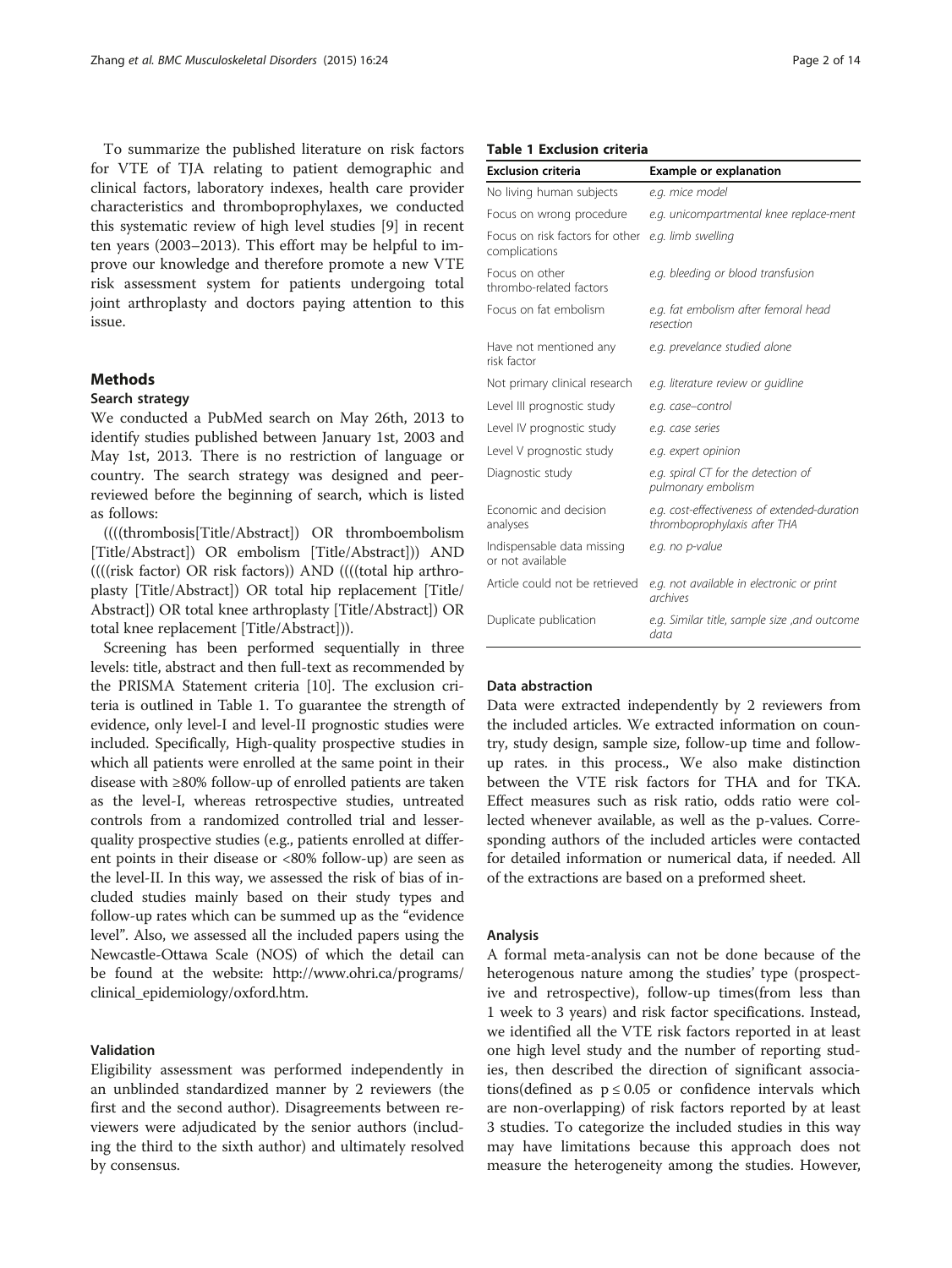<span id="page-2-0"></span>It does build up a framework of the state across the recent literatures.

As a basic step, the correlations between the risk factors (or probably the protective factors) and VTE were classified into three categories: " $p \le 0.05$ , +" " $p \le 0.05$ , -" and " $p > 0.05$ ", which means "a significant increased risk (risk factor)" "a significant decreased risk (protective factor)" and "with no significant association (controversial factor)", respectively.

In the second step, we made comparisons and determined the direction of significant associations for each of the factors according to the following rules:

- 1. 1.A factor reported with " $p > 0.05$ " by all papers focusing on it is defined as the "controversial factor";
- 2. 2.For a factor reported with no fewer than 2 of the 3 categories, e.g. "+"and"-", as the results, the proportion number of the first category("+") to that of the second category("-") will be compared and the winner was taken as the final result. In this way, the factor is defined as the "risk factor" or "protective factor".

Therefore we confirmed the VTE risk factors of total joint arthroplasty.

## Ethical compliance

This study was a data-based systematic review and was not performed on humans. In this way, no ethical approval was required.

## Results

## Screening results

We included 54 papers [\[11](#page-11-0)-[64\]](#page-13-0) from 226 identified titles, in which about 1,150,000 patients from more than 30 countries and 28 classes of factors were examined. All the included studies were above level-II and 10 of them (19%) were level-I. The NOS results were provided in Table 2. Twenty-eight classes of factors were examined. The overall frequences of studies and reference numbers were collected (see Tables 3 and [4\)](#page-3-0). We summarize all factors examined by at least one study in Tables [4](#page-3-0), [5,](#page-4-0) [6](#page-5-0), [7, 8](#page-6-0) and [9,](#page-7-0) in which the factors were classified into five aspects: demographic factors, clinical factors, laboratory indexes, health care provider-related factors and

#### Table 2 NOS of the included studies

|    | NOS Percentages of<br>studies N (n%)* | References of studies                                                 |
|----|---------------------------------------|-----------------------------------------------------------------------|
| 8☆ | 14 (26%)                              | $[11, 14, 27, 32, 38, 39, 41, 43, 45, 48, 50, 54, 56, 63]$            |
| 7☆ | 22 (41%)                              | $[15, 18, 20 - 23, 26, 29, 35 - 37, 47, 49, 51, 52, 55, 57 - 62, 64]$ |
| 6☆ | 18 (33%)                              | [12,13,16,17,19,24,25,28,30,31,33,34,40,42,44,46,53]                  |

 $*N$  (n%), N = number of studies, n = percentage in the 54 included studies.

#### Table 3 Number of studies for potential factors

| <b>Endpoint</b>                           | VTE*        |
|-------------------------------------------|-------------|
| Total of the endpoint                     | 54          |
| <b>Risk factors</b>                       | $N^{+}$ (%) |
| Demographic factors                       |             |
| Age                                       | 12 (22%)    |
| Gender                                    | 13 (24%)    |
| <b>BMI</b>                                | 6 (11%)     |
| Race                                      | 1(2%)       |
| ASA physical status                       | 3(6%)       |
| <b>Clinical factors</b>                   |             |
| Underlying diagnosis                      | 3(6%)       |
| Comorbidity (Charlson index)              | 3(6%)       |
| Cardiovascular disease                    | 10 (19%)    |
| Respiratory disease                       | 2 (4%)      |
| Neurological disease                      | 1(2%)       |
| Liver and kidney disease                  | 2 (4%)      |
| Metabolic disease                         | 7 (13%)     |
| Hematological disease                     | 2(4%)       |
| Endocrine disease                         | 2 (4%)      |
| Malignancy                                | 4 (8%)      |
| Medication (hormone replacement/herbal)   | 3(6%)       |
| Laboratory indexes                        |             |
| Preoperative laboratory index             | 2(4%)       |
| Postoperative laboratory index            | 2(4%)       |
| Health care provider-related factors      |             |
| Surgery type                              | 12 (22%)    |
| Surgical technic                          | 5 (9%)      |
| Operating time                            | 4 (8%)      |
| Anesthesia                                | 5 (9%)      |
| Bleeding                                  | 1(2%)       |
| Hospital volume                           | 2(4%)       |
| Insurance type                            | 1(2%)       |
| Thromboprophylaxes                        |             |
| Chemoprophylaxis                          | 28 (52%)    |
| Initiating and lasting of the prophylaxis | 4 (8%)      |
| Mechanical and physical prophylaxis       | 5 (9%)      |

 $*VTE$  = venous thromboenbolism, which includes DVT(deep vein thrombosis) and  $PE$  (pulmonary embolism).

Column percentages,not mutually exclusive.

thromboprophylaxes. The factor examined by at least three articles are qualified to be determined whether it is a "risk factor", a "protective factor" or an "controversial factor" (see Table [10](#page-7-0)). Factors examined by fewer than three articles were included but not discussed.

The full search screening procedure and results are presented in Figure [1.](#page-8-0) All but one [[26\]](#page-12-0) of the 54 papers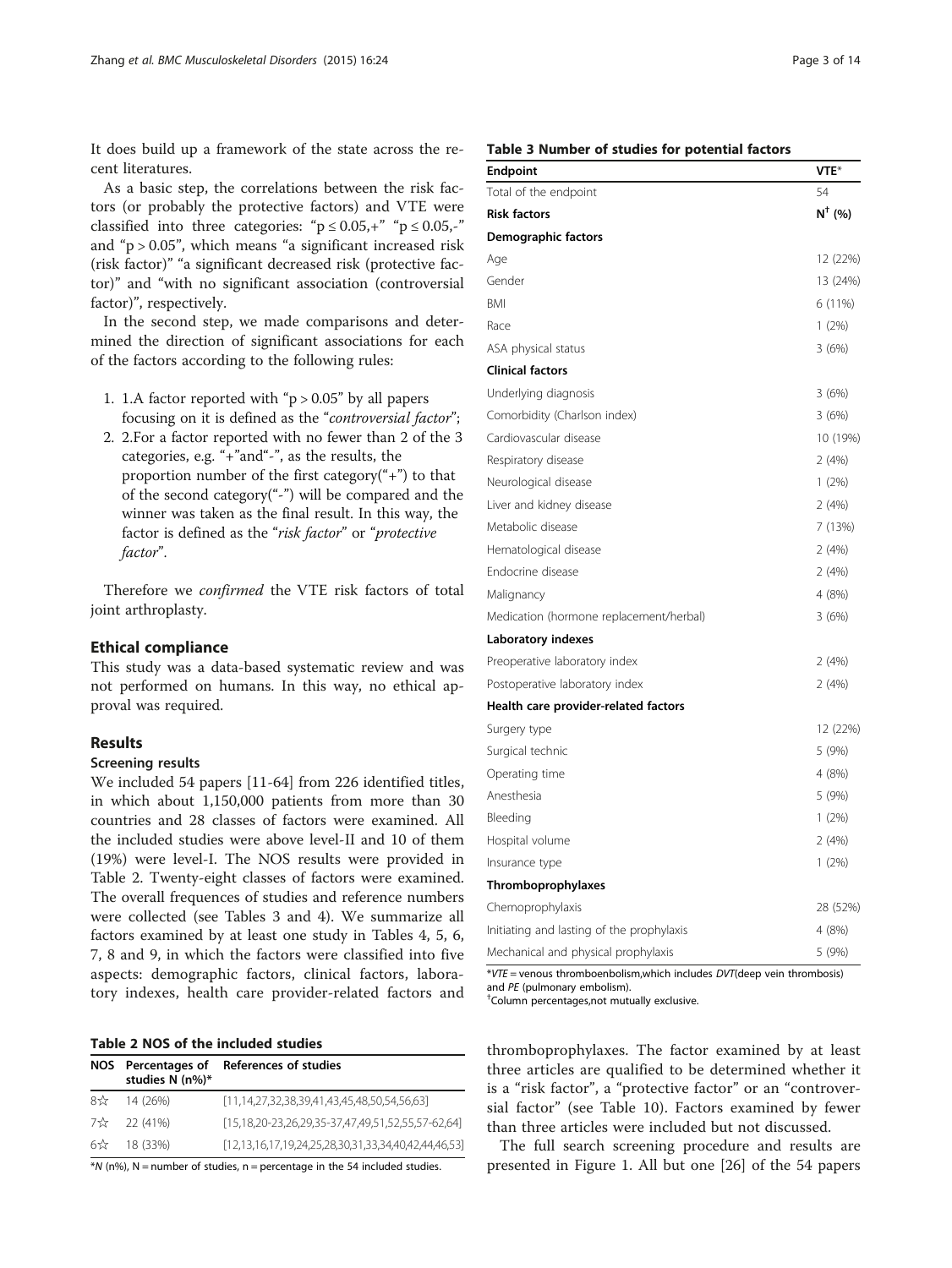<span id="page-3-0"></span>

| Table 4 References of studies for potential factors |  |  |  |  |  |
|-----------------------------------------------------|--|--|--|--|--|
|-----------------------------------------------------|--|--|--|--|--|

| <b>Risk factors</b>                               | Reference number's for papers                                   |
|---------------------------------------------------|-----------------------------------------------------------------|
| Demographic<br>factors                            |                                                                 |
| Age                                               | [22,23,26,28-30,35,41,47,52,54,63]                              |
| Gender                                            | [18,22,23,26,28-30,35,41,47,52-54]                              |
| BMI                                               | $[26, 28 - 30, 35, 54]$                                         |
| Race                                              | $[23]$                                                          |
| ASA physical status                               | [35, 52, 54]                                                    |
| <b>Clinical factors</b>                           |                                                                 |
| Underlying<br>diagnosis                           | [26,46,47]                                                      |
| Comorbidity<br>(Charlson index)                   | [23,47,54]                                                      |
| Cardiovascular<br>disease                         | $[18, 22, 26, 29, 30, 35, 47, 53, 54, 62]$                      |
| Respiratory<br>disease                            | [35,58]                                                         |
| Neurological<br>disease                           | $[35]$                                                          |
| Liver and kidney<br>disease                       | [47,61]                                                         |
| Metabolic disease                                 | [26,35,37,47,53,59,64]                                          |
| Hematological<br>disease                          | [26, 35]                                                        |
| Endocrine disease                                 | [26, 35]                                                        |
| Malignancy                                        | [26,35,47,53]                                                   |
| Medication<br>(hormone<br>replacement/<br>herbal) | [18, 26, 29]                                                    |
| Laboratory indexes                                |                                                                 |
| Preoperative<br>laboratory index                  | [35, 49]                                                        |
| Postoperative<br>laboratory index                 | [28, 53]                                                        |
| Health care provider-related factors              |                                                                 |
| Surgery type                                      | $[11, 13, 18, 20, 21, 26, 27, 29, 30, 35, 41, 53]$              |
| Surgical technic                                  | [12,13,18,21,29]                                                |
| Operating time                                    | [19, 22, 35, 49]                                                |
| Anesthesia                                        | [18,21,29,30,52]                                                |
| Bleeding                                          | [28]                                                            |
| Hospital volume                                   | [23, 55]                                                        |
| Insurance type                                    | [23]                                                            |
| Thromboprophylaxes                                |                                                                 |
| Chemoprophylaxis                                  | $[14-18,21,25,26,28,31-34,36,38-40,42-45,47,48,50,51,56,60,61]$ |
| Initiating and<br>lasting of the<br>prophylaxis   | [21,30,43,57]                                                   |
| Mechanical and<br>physical<br>prophylaxis         | [19,24,29,30,52]                                                |
|                                                   |                                                                 |

have provided quantitative results. We contacted the corresponding author of that article by email and got an article published in his own country (Thailand) with sufficient supplementary data.

## Demographic factors

## Age

Twelve papers [[22,23,26](#page-12-0),[28](#page-12-0)-[30,35,41,47,52-](#page-12-0)[54](#page-13-0)] examined age as a risk factor for VTE. Both THA and TKA have got themselves reported in no fewer than eight papers. Of THA, six [[22,23,30,35,41,52\]](#page-12-0) reported an increased risk for older patients. Of TKA patients, three papers [[23,30,35\]](#page-12-0) reported older age as a risk factor for VTE.

A total of four papers [\[22,23,28,52\]](#page-12-0) took "increased age" as the potential factor, while other papers investigated some specific cut-off age values such as 60, 70 ,80 and so on. Seniors older than 70 (vs. <70) or 75(vs. <75) were found with greater VTE risk [\[33,35](#page-12-0)]. However, the above results referring to the specific cut-off age values were constrained by the number of papers.

## Gender

Thirteen papers [[18,22,23,26,28](#page-12-0)-[30,35,41,47,52](#page-12-0)[-54\]](#page-13-0) examined gender as a risk factor for VTE. Both THA and TKA have got themselves reported in nine papers. Of THA, two [\[22,41](#page-12-0)] reported an increased risk for female patients while another study [\[22](#page-12-0)] found female gender with decreased VTE risk. Of TKA patients, two papers [[53,](#page-12-0)[54\]](#page-13-0) reported female gender as a risk factor for VTE.

## **BMI**

Six papers [\[26,28-30](#page-12-0),[35](#page-12-0)[,54](#page-13-0)] examined BMI as a risk factor for VTE. Of THA, one paper [\[35](#page-12-0)] among the total of three papers [\[30,35](#page-12-0)[,54](#page-13-0)] reported an increased risk for patients with higher BMI. Of TKA patients, six papers examined BMI and one [[35](#page-12-0)] found it a risk factor. The significant cut-off BMI value of either TKA or THA is 30. Patients with BMI higher than 30 have greater VTE risks than those with BMI less than 25.

## Race

One paper [\[23\]](#page-12-0) examined race as a risk factor for VTE for TKA. The black race was found to be a risk factor while Hispanic race showed no significant difference when compared to the white race. Hispanic race was also investigated in the same paper but found with no significant association with VTE when comparing with the white race.

## ASA physical status

Three papers [[35,52](#page-12-0)[,54](#page-13-0)] examined ASA score as a risk factor for VTE. Three papers [\[35,52](#page-12-0),[54\]](#page-13-0) for THA and two papers [\[35](#page-12-0)[,54\]](#page-13-0) for TKA examined this factor. Consistently, none of these papers reported significant association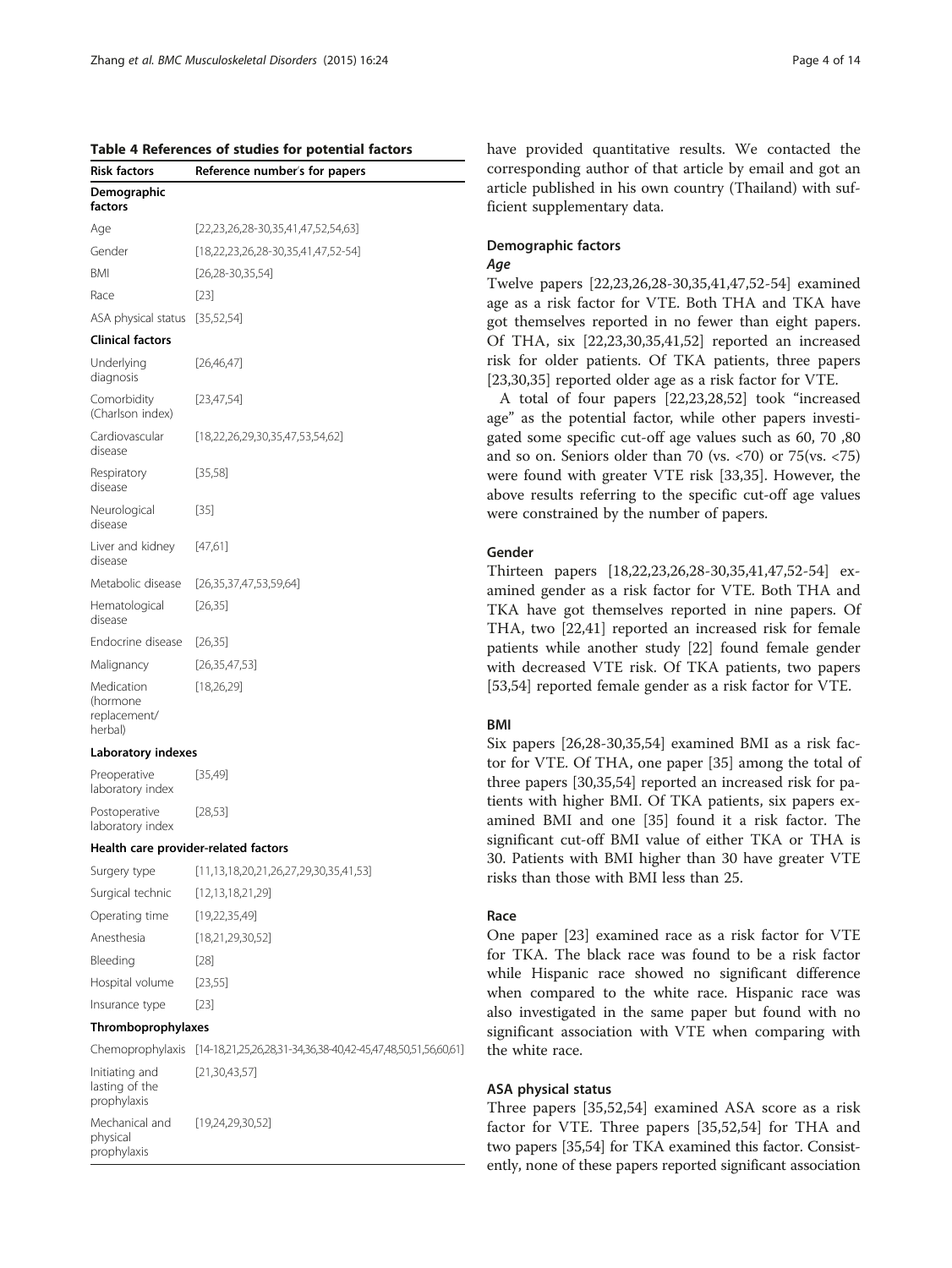#### <span id="page-4-0"></span>Table 5 Demographic factors

| <b>Risk factors</b><br>(demographic factors) | Studies reporting on a risk factor for THA or TKA: total number, number reporting a significant ( $p \le 0.05$ ) increased<br>(+) or decreased (-) risk, and number with no significant association ( $p > .05$ ) |              |          |         |     |              |   |         |  |  |  |
|----------------------------------------------|-------------------------------------------------------------------------------------------------------------------------------------------------------------------------------------------------------------------|--------------|----------|---------|-----|--------------|---|---------|--|--|--|
|                                              | <b>THA</b>                                                                                                                                                                                                        |              |          |         | ТКА |              |   |         |  |  |  |
|                                              | N                                                                                                                                                                                                                 | $p \leq .05$ |          | p > .05 | N   | $p \leq .05$ |   | p > .05 |  |  |  |
|                                              |                                                                                                                                                                                                                   | $^{+}$       |          |         |     | $^{+}$       |   |         |  |  |  |
| Older age                                    | 8                                                                                                                                                                                                                 | 6            | $\Omega$ |         | 9   |              |   | 6       |  |  |  |
| Female sex                                   | 9                                                                                                                                                                                                                 |              |          | 6       | 9   |              |   |         |  |  |  |
| Higher BMI*                                  | ζ                                                                                                                                                                                                                 |              | $\Omega$ |         | 6   |              | 0 |         |  |  |  |
| Black race (vs. white)                       | $\overline{\phantom{a}}$                                                                                                                                                                                          |              |          |         |     |              |   | $\cup$  |  |  |  |
| Hispanic race (vs. white) -                  |                                                                                                                                                                                                                   | $\sim$       |          |         |     |              |   |         |  |  |  |
| Higher ASA score <sup>t</sup>                |                                                                                                                                                                                                                   | 0            | $\Omega$ | 3       |     |              |   |         |  |  |  |

\*BMI = Body Mass Index.

† The ASA (American Society of Anesthesiologists) score refers to the classification of the physical status of a patient before surgery.

between ASA score and VTE incidence. Researchers of all the three papers used " $ASA = 3$  or  $4$ " as the potential factor to compare with " $ASA = 1$  or  $2$ " but found no significant difference.

## Clinical factors

## Underlying diagnosis

Three papers examined underlying diagnoses, e.g. RA or OA, as risk factors for VTE. One paper [[26](#page-12-0)] described RA as a risk factor for VTE of TKA. In one paper [[46](#page-12-0)]of TKA and another paper of THA [[47\]](#page-12-0), researchers found RA a protective factor compared to OA. No significant association was found when referring to trauma, dysplasia and osteonecrosis.

#### Comorbidity (charlson index)

Three papers examined Charlson comorbidity index as a risk factor and one paper [[54\]](#page-13-0) reported an increased risk for VTE of TKA patients. Charlson index is widely used to assess the severity of patients' comorbidities before surgery and higher charlson scores indicate worse conditions. Some reseachers [\[23,47\]](#page-12-0) used different cut-off values of charlson index, e.g. "1" "3" to compare with "0" value, while the other one paper [\[54](#page-13-0)] used "1 point increase" as the potential risk factor.

#### Cardiovascular disease

Ten papers [[18,22,26,29](#page-12-0),[30](#page-12-0),[35](#page-12-0),[47](#page-12-0),[53](#page-12-0)[,54,62](#page-13-0)] examined cardiovascular diseases as a risk factors for VTE. Heart diseases, cerebrovascular diseases and venous disorders were included in this class. VTE history was found a significant risk factor for THA patients by two [\[22,47](#page-12-0)] in six papers, but with no association with VTE for TKA. Varicose vein was examined by three papers [[26](#page-12-0),[30](#page-12-0),[62](#page-13-0)] focusing on TKA and turned out to be an controversial

factor. The rest of the cardiovascular factors reported by less amount of papers were presented in Table [6](#page-5-0).

#### Respiratory disease

Respiratory diseases including pulmonary disease and sleep apnea were examined by two papers. Pulmonary disease is found with no association with VTE for either THA or TKA. One [[58](#page-13-0)] from two papers [[35,](#page-12-0)[58](#page-13-0)] reported an increased risk of VTE for sleep apnea, applicable to both THA and TKA.

#### Neurological disease

One paper [\[35](#page-12-0)] examined neurological diseases as risk factors of VTE for THA and TKA. No significant association was found between VTE and both the two kinds of surgeries. No detail about the neurological disease type was presented in the paper.

#### Liver and kidney disease

Two papers [\[47](#page-12-0)[,61](#page-13-0)] examined liver and kidney diseases including chronic kidney disease (CKD) as risk factors of VTE. One study [\[61](#page-13-0)] found CKD3B a risk factor for THA patients who received enoxaparin as thromboprophylaxis, compared to milder CKDs, e.g. CKD1, CKD2 or CKD3A. In addition, researchers of the above paper have also took "CKD3B" as a potential risk factor for THA patients who received desirudin, but found no significant association between CKD and VTE rate.

## Metabolic disease

Six paper [\[26,35,37,47,53](#page-12-0)[,59](#page-13-0)] examined metabolic diseases as a risk factors of VTE for THA and TKA. One paper [[59\]](#page-13-0) for THA and two papers [[37,](#page-12-0)[59\]](#page-13-0) for TKA found metabolic syndrome with increased VTE risk.

Diabetes mellitus was examined by four studies [[26,35,47](#page-12-0),[53\]](#page-12-0) for both THA and TKA, and showed no significant association with VTE. Risk directions of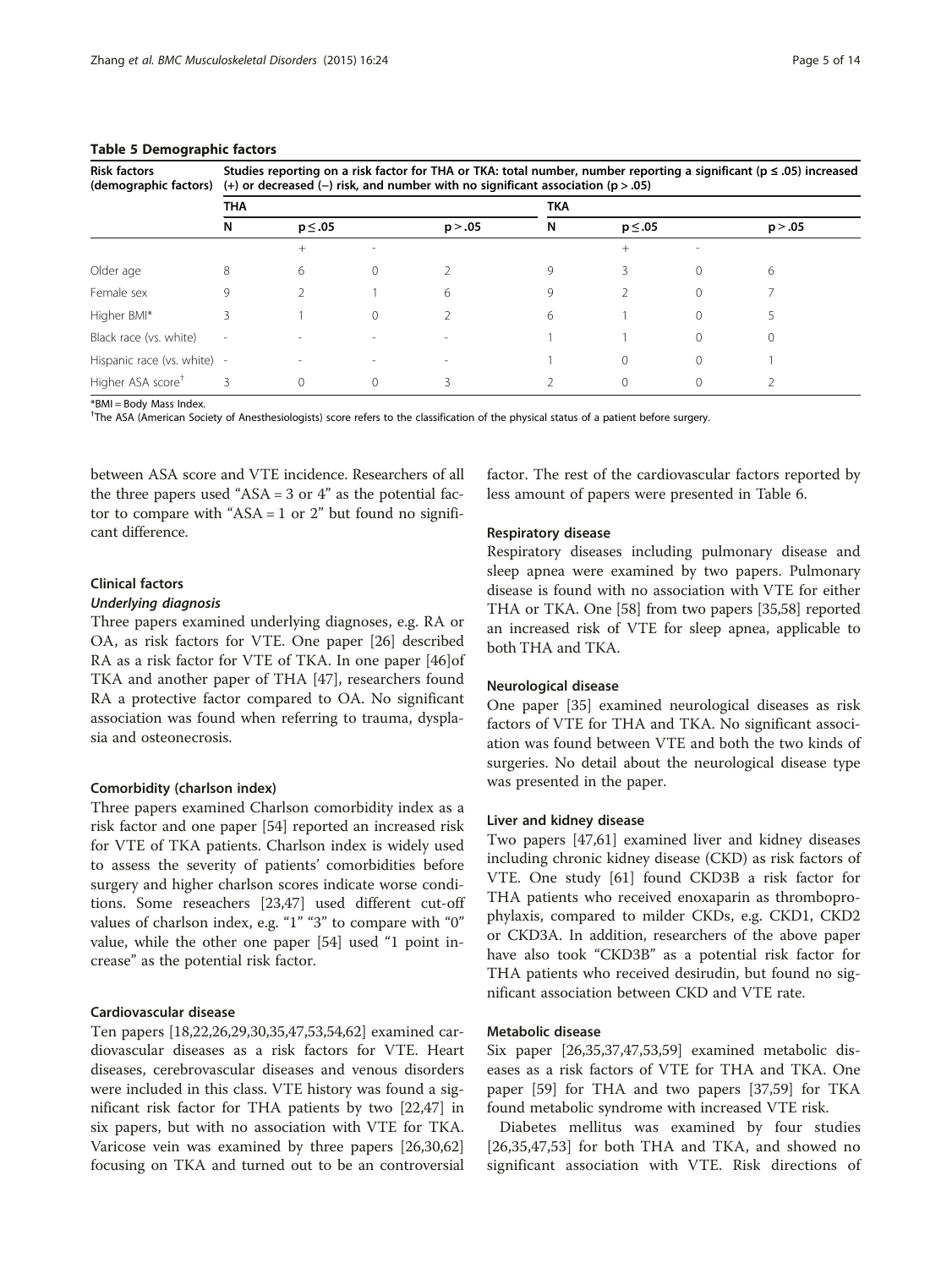## <span id="page-5-0"></span>Table 6 Clinical factors

|                                    | Risk factors (clinical factors) Studies reporting on a risk factor for THA or TKA: total number, number reporting a significant (p ≤.05)<br>increased (+) or decreased (-) risk, and number with no significant association ( $p > 05$ ) |                     |                     |                |                |              |                     |                     |  |  |
|------------------------------------|------------------------------------------------------------------------------------------------------------------------------------------------------------------------------------------------------------------------------------------|---------------------|---------------------|----------------|----------------|--------------|---------------------|---------------------|--|--|
|                                    | <b>THA</b>                                                                                                                                                                                                                               |                     |                     |                | <b>TKA</b>     |              |                     |                     |  |  |
|                                    | N                                                                                                                                                                                                                                        | $p \leq .05$        |                     | p > .05        | N              | $p \leq .05$ |                     | p > .05             |  |  |
|                                    |                                                                                                                                                                                                                                          | $\ddot{}$           |                     |                |                | $\ddot{}$    | $\blacksquare$      |                     |  |  |
| Underlying diagnosis               |                                                                                                                                                                                                                                          |                     |                     |                |                |              |                     |                     |  |  |
| RA (vs. without RA)                |                                                                                                                                                                                                                                          |                     |                     |                |                | $\mathbf{1}$ | $\mathbf 0$         | $\circ$             |  |  |
| RA (vs. OA)*                       | 1                                                                                                                                                                                                                                        | 0                   | 1                   | 0              |                | 0            | $\mathbf{1}$        | 0                   |  |  |
| Trauma (vs. OA)                    | 1                                                                                                                                                                                                                                        | $\mathbf 0$         | $\mathbf 0$         | 1              |                |              |                     |                     |  |  |
| Osteonecrosis (vs. OA)             |                                                                                                                                                                                                                                          | 0                   | $\mathbf{0}$        | 1              |                |              |                     |                     |  |  |
| Dysplasia (vs. OA)                 | 1                                                                                                                                                                                                                                        | $\mathbf 0$         | 0                   | $\mathbf{1}$   |                |              |                     |                     |  |  |
| Comorbidity                        |                                                                                                                                                                                                                                          |                     |                     |                |                |              |                     |                     |  |  |
| Higher Charlson index <sup>t</sup> | $\overline{2}$                                                                                                                                                                                                                           | $\mathbf 0$         | 0                   | 2              | 2              | -1           | $\mathbf 0$         |                     |  |  |
| Cardiovascular disease             | 1                                                                                                                                                                                                                                        | 1                   | 0                   | $\mathbf 0$    |                |              |                     |                     |  |  |
| Stroke                             | 1                                                                                                                                                                                                                                        | $\mathbf 0$         | 0                   | 1              | 1              | -1           | $\mathbf 0$         | 0                   |  |  |
| Heart disease                      | 1                                                                                                                                                                                                                                        | 0                   | 0                   | 1              | 2              | $\mathbf{0}$ | $\mathbf 0$         | 2                   |  |  |
| $CHF/MI^*$                         | $\overline{2}$                                                                                                                                                                                                                           | $\mathbf{1}$        | 0                   | -1             | 1              | $\mathbf{1}$ | $\mathbf 0$         | $\mathbf{0}$        |  |  |
| Coronary artery disease            | 1                                                                                                                                                                                                                                        | 0                   | 0                   |                | 1              | 0            | $\mathbf 0$         |                     |  |  |
| Valve disease                      | 1                                                                                                                                                                                                                                        | 0                   | 0                   |                | 1              | $\mathbf{0}$ | $\mathbf{0}$        |                     |  |  |
| Arrhythmia                         | $\overline{2}$                                                                                                                                                                                                                           | 0                   | 0                   | 2              | 2              | $\mathbf{0}$ | $\mathbf{0}$        | 2                   |  |  |
| VTE history                        | 6                                                                                                                                                                                                                                        | 2                   | 0                   | 4              | 4              | 0            | $\mathbf 0$         | 4                   |  |  |
| Venous stasis                      |                                                                                                                                                                                                                                          |                     |                     |                | 1              | 0            | $\mathbf 0$         | 1.                  |  |  |
| Varicose vein                      | $\overline{2}$                                                                                                                                                                                                                           | $\mathbf{1}$        | 0                   | 1              | 3              | $\mathbf{0}$ | $\mathbf 0$         | 3                   |  |  |
| Pulmonary disease                  | 1                                                                                                                                                                                                                                        | $\mathbf 0$         | 0                   | 1              | 1              | 0            | $\mathbf 0$         |                     |  |  |
| Sleep apnea                        | $\overline{2}$                                                                                                                                                                                                                           | 1                   | 0                   |                | 2              | -1           | $\mathbf{0}$        |                     |  |  |
| Neurological disease               | 1                                                                                                                                                                                                                                        | 0                   | 0                   |                | 1              | $\mathbf{0}$ | $\overline{0}$      |                     |  |  |
| Liver and kidney disease           | 1                                                                                                                                                                                                                                        | $\mathbf 0$         | 0                   |                |                |              |                     |                     |  |  |
| CKD3B (vs. CKD1-3A) <sup>§</sup>   | 1                                                                                                                                                                                                                                        | 1                   | 0                   | $\circ$        |                |              |                     |                     |  |  |
| Metabolic syndrome                 | 1                                                                                                                                                                                                                                        | $\mathbf{1}$        | 0                   | $\mathbf{0}$   | 2              | 2            | $\mathbf 0$         | $\mathbf{0}$        |  |  |
| Diabetes mellitus                  | 4                                                                                                                                                                                                                                        | $\mathbf 0$         | 0                   | 4              | 5              | 0            | $\mathbf{0}$        | 5                   |  |  |
| Hypertension                       | 2                                                                                                                                                                                                                                        | 0                   | $\mathbf{0}$        | 2              | 3              | $\mathbf{0}$ | $\mathbf{0}$        | 3                   |  |  |
| Dyslipidemia                       | $\overline{2}$                                                                                                                                                                                                                           | 0                   | 0                   | 2              | $\overline{2}$ | $\mathbf{0}$ | $\mathbf 0$         | $\overline{2}$      |  |  |
| Gout                               |                                                                                                                                                                                                                                          |                     |                     |                | 1              | $\Omega$     | $\mathbf 0$         | 1                   |  |  |
| Hematological disease              |                                                                                                                                                                                                                                          | 0                   | 0                   | 1              | $\overline{2}$ | $\mathbf{1}$ | $\mathbf 0$         | 1                   |  |  |
| Endocrine disease                  | 1                                                                                                                                                                                                                                        | $\mathbf 0$         | 0                   | $\mathbf{1}$   | $\overline{2}$ | $\mathbf 0$  | $\circ$             | $\overline{2}$      |  |  |
| Malignancy                         | $\overline{4}$                                                                                                                                                                                                                           | $\mathbf 0$         | $\mathsf{O}\xspace$ | $\overline{4}$ | $\overline{4}$ | $\mathbf 0$  | $\circ$             | $\overline{4}$      |  |  |
| <b>Medication</b>                  |                                                                                                                                                                                                                                          |                     |                     |                |                |              |                     |                     |  |  |
| Hormone replacement                | $\mathbf{1}$                                                                                                                                                                                                                             | $\mathsf{O}\xspace$ | $\,0\,$             | $\mathbf{1}$   | 3              | $\circ$      | $\mathbb O$         | 3                   |  |  |
| Herbal therapy                     |                                                                                                                                                                                                                                          |                     |                     |                | $\overline{1}$ | $\mathbf{1}$ | $\mathsf{O}\xspace$ | $\mathsf{O}\xspace$ |  |  |

 $^*$ RA = rheumatoid arthritis, OA = osteoarthritis.  $^{\dagger}$ Charlson inex refers to the classification of the comorbidity of a patient before surgery.  $^{\dagger}$ CHF = congesive heart failure, MI = Myocardial infarction. <sup>§</sup>CKD = chronic kidney disease.

hypertension [\[26](#page-12-0),[35,53\]](#page-12-0), dyslipidemia [\[35](#page-12-0),[53\]](#page-12-0) and gout [[26\]](#page-12-0) were presented in Table 6. The influences of confounders among the above metabolic diseases still remain unclear.

## Hematological disease

Two papers [[26](#page-12-0),[35](#page-12-0)] examined hematological disease as a risk factor of VTE. One [[26\]](#page-12-0) paper focusing on TKA found hematological a VTE risk factor. No details about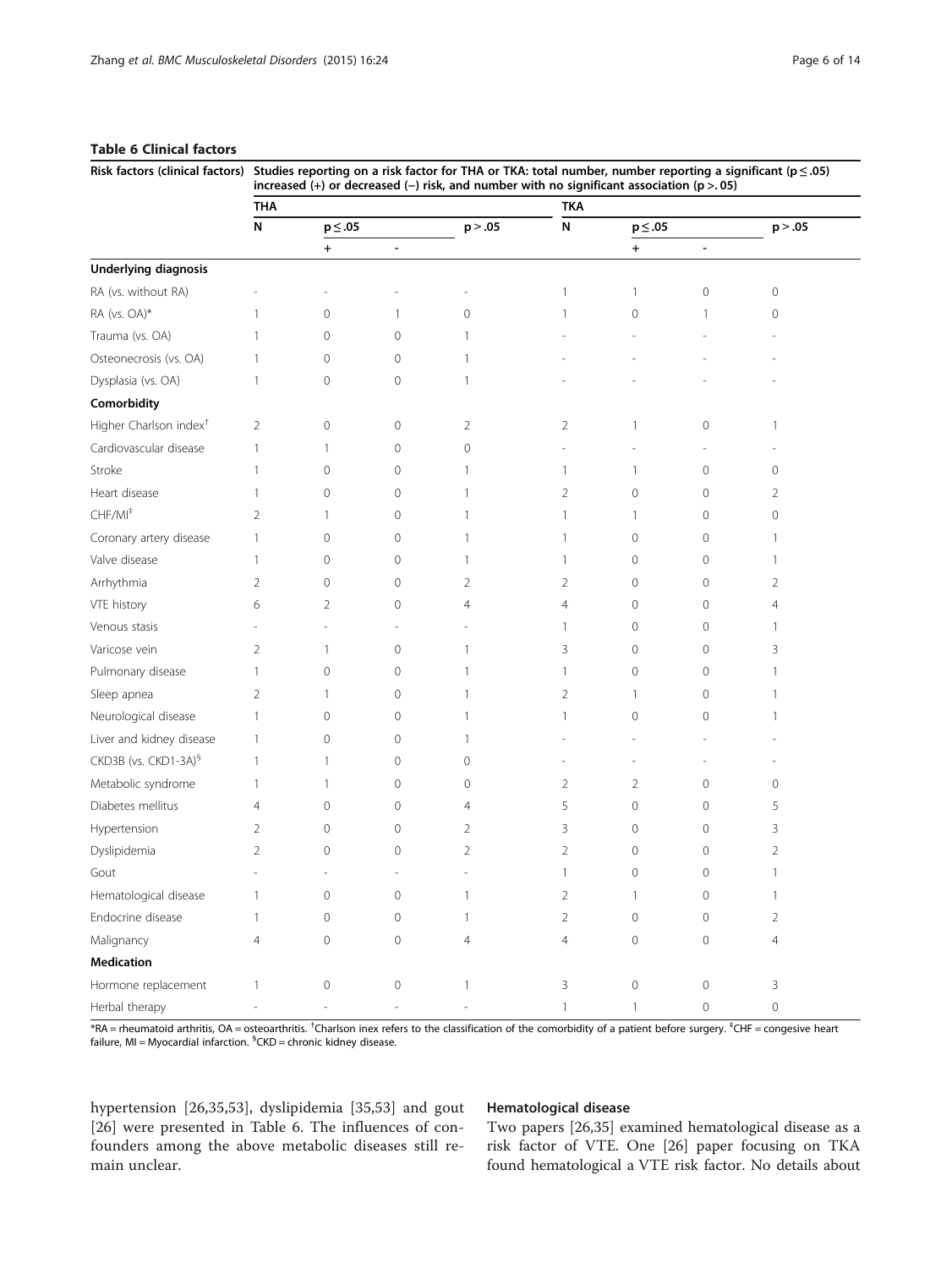## <span id="page-6-0"></span>Table 7 Laboratory indexes

| Risk factors (laboratory indexes)                       | Studies reporting on a risk factor for THA or TKA: total number, number reporting a significant<br>$(p \le .05)$ increased (+) or decreased (-) risk, and number with no significant association (p > .05) |              |              |             |            |              |          |         |  |
|---------------------------------------------------------|------------------------------------------------------------------------------------------------------------------------------------------------------------------------------------------------------------|--------------|--------------|-------------|------------|--------------|----------|---------|--|
|                                                         | <b>THA</b>                                                                                                                                                                                                 |              |              |             | <b>TKA</b> |              |          |         |  |
|                                                         | N                                                                                                                                                                                                          | $p \leq .05$ |              | p > .05     | N          | $p \leq .05$ |          | p > .05 |  |
|                                                         |                                                                                                                                                                                                            | $\pm$        |              |             |            | $\ddot{}$    |          |         |  |
| Preoperative index                                      |                                                                                                                                                                                                            |              |              |             |            |              |          |         |  |
| blood glucose $\geq 200$ mg/dl                          |                                                                                                                                                                                                            |              | $\mathbf{0}$ | $\mathbf 0$ |            |              | $\Omega$ | 0       |  |
| Resting $PaO2 < 75$ mmHg                                |                                                                                                                                                                                                            |              |              |             |            | $\Omega$     | $\Omega$ |         |  |
| Resting PaCO2 $\geq$ 45 mmHg                            |                                                                                                                                                                                                            |              |              |             |            |              | $\Omega$ | 0       |  |
| $RVSP \geq 35$ mmHq*                                    |                                                                                                                                                                                                            |              |              |             |            | $\Omega$     | $\Omega$ |         |  |
| Postoperative index                                     |                                                                                                                                                                                                            |              |              |             |            |              |          |         |  |
| Higher platelet counts                                  |                                                                                                                                                                                                            |              |              |             |            |              | $\Omega$ | 0       |  |
| Hemoglobin $\geq 10.5$ g/dl                             |                                                                                                                                                                                                            |              |              |             |            |              | $\Omega$ | 0       |  |
| AaDO2 $\geq$ 34 Torr <sup>†</sup>                       |                                                                                                                                                                                                            |              |              |             |            |              | $\cap$   | 0       |  |
| Seroconvertion of IgG-class HIT Antibody <sup>#</sup> - |                                                                                                                                                                                                            |              |              |             |            |              | $\Omega$ | 0       |  |

\*RVSP = right ventricular systolic pressure, referring to pulmonary hypertension.

† AaDO2 = alveolar-arterial oxygen gradient.

‡ HIT = heparin-induced thrombocytopenia, which is a thromboembolic complication that can occur with unfractionated heparin (UFH) or low molecular weight heparin (LMWH).

the specific types of the hematological diseases were presented in the above paper.

endocrine diseases were not stated except hypothyroid disorder in one article [\[26](#page-12-0)].

## Endocrine disease

Two papers [\[26,35\]](#page-12-0) examined endocrine disease as a risk factor of VTE. One paper [[35\]](#page-12-0) for THA and two for TKA [\[26,35\]](#page-12-0) found no significant association between endocrine disease and VTE. The specific types of the

## **Malignancy**

Four papers [[26,35,47,53](#page-12-0)] examined malignancy as a potential factor of VTE for THA and TKA but none of them reported a significant association for VTE. Neither

## Table 8 Health care provider-related factors

| Risk factors (health care<br>provider - related | Studies reporting on a risk factor for THA or TKA: total number, number reporting a significant ( $p \le 0.05$ )<br>increased (+) or decreased (-) risk, and number with no significant association ( $p > .05$ ) |              |          |         |            |              |          |         |  |  |  |
|-------------------------------------------------|-------------------------------------------------------------------------------------------------------------------------------------------------------------------------------------------------------------------|--------------|----------|---------|------------|--------------|----------|---------|--|--|--|
| factors)                                        | <b>THA</b>                                                                                                                                                                                                        |              |          |         | <b>TKA</b> |              |          |         |  |  |  |
|                                                 | N                                                                                                                                                                                                                 | $p \leq .05$ |          | p > .05 | N          | $p \leq .05$ |          | p > .05 |  |  |  |
|                                                 |                                                                                                                                                                                                                   |              |          |         |            | ٠            |          |         |  |  |  |
| TKA (vs. THA)                                   | 4                                                                                                                                                                                                                 |              | $\Omega$ | 2       | 4          | 2            | $\Omega$ | 2       |  |  |  |
| THA (vs. resurfacing)                           |                                                                                                                                                                                                                   |              | 0        | Ω       |            |              |          |         |  |  |  |
| Revision (vs. primary)                          |                                                                                                                                                                                                                   | 0            | 0        |         |            |              | 0        |         |  |  |  |
| Bilateral (vs. unilateral)                      | 3                                                                                                                                                                                                                 |              | $\Omega$ |         |            |              | $\Omega$ |         |  |  |  |
| Right side (vs. left side)                      |                                                                                                                                                                                                                   |              |          |         |            |              | $\Omega$ |         |  |  |  |
| Cement (vs. cementless)                         | $\overline{2}$                                                                                                                                                                                                    |              | 0        |         |            |              |          |         |  |  |  |
| ROBODOC* (vs. traditional)                      |                                                                                                                                                                                                                   | ∩            |          |         |            |              |          |         |  |  |  |
| Longer surgery time                             | 3                                                                                                                                                                                                                 |              | U        |         |            |              | $\Omega$ |         |  |  |  |
| General anesthesia                              | 3                                                                                                                                                                                                                 | $\Omega$     | $\Omega$ | 3       |            |              | $\Omega$ |         |  |  |  |
| Spinal anesthesia                               |                                                                                                                                                                                                                   |              |          |         |            |              | ∩        |         |  |  |  |
| Bleeding $\geq 1280$ ml                         |                                                                                                                                                                                                                   |              |          |         |            |              |          |         |  |  |  |
| Lower hospital volume                           |                                                                                                                                                                                                                   |              |          |         |            |              | Ω        |         |  |  |  |
| Insurance type <sup>T</sup>                     |                                                                                                                                                                                                                   | Ω            | 0        |         |            |              |          |         |  |  |  |

\*ROBODOC is a femoral milling system which excavates the femoral canal precisely and may reduce intraoperative pulmonary embolism during cementless THA. † The comparisons are among private insurance, Medicare and Medicaid of USA.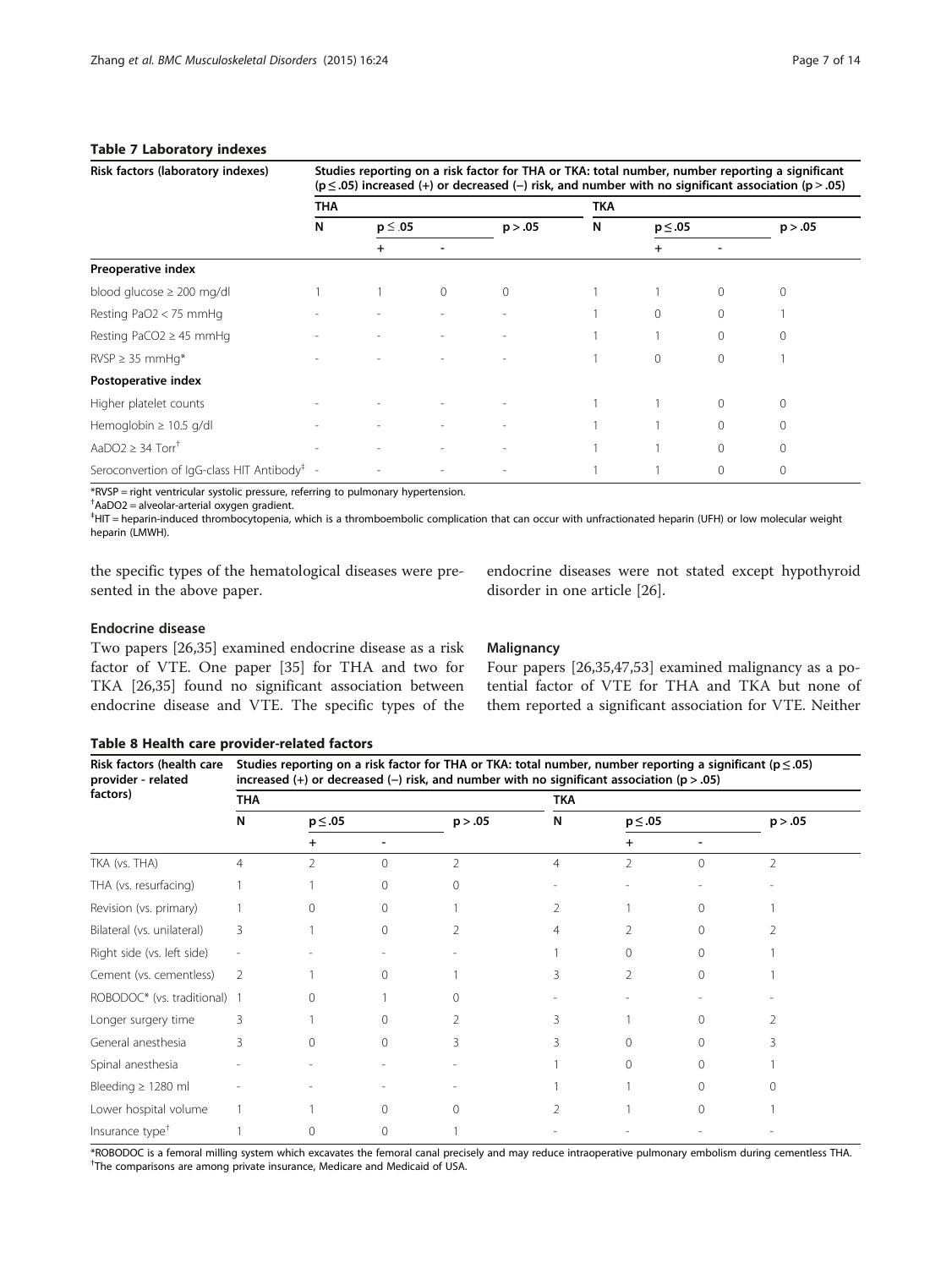## <span id="page-7-0"></span>Table 9 Thromboprophylaxes

Risk factors (thromboprophylaxes) Studies reporting on a risk factor for THA or TKA: total number, number reporting a significant (p ≤ .05) increased (+) or decreased (-) risk, and number with no significant association  $(p > .05)$ 

|                                                 | <b>THA</b>     |              |                |          | <b>TKA</b>    |              |                              |          |
|-------------------------------------------------|----------------|--------------|----------------|----------|---------------|--------------|------------------------------|----------|
|                                                 | N              | $p \leq .05$ |                | p > .05  | N             | $p \leq .05$ |                              | p > .05  |
|                                                 |                | +            |                |          |               |              | $\qquad \qquad \blacksquare$ |          |
| Chemoprophylaxis (vs. no-prophylaxis)           | 3              | 0            | $\overline{2}$ |          | 3             | $\Omega$     | $\mathfrak{D}$               |          |
| Enoxaparin (vs. other LMWH)                     | 3              | 0            |                | 2        | 3             | $\Omega$     |                              | 2        |
| Low-dose LMWH (vs. high-dose LMWH)              |                |              |                |          |               | $\Omega$     | $\Omega$                     |          |
| Preoperative LMWH (vs. Postoperative)           |                | $\Omega$     | 0              |          | 2             | $\Omega$     | 0                            | 2        |
| Oligosaccharides* (vs. LMWH)                    | $\mathfrak{D}$ | $\Omega$     | $\overline{2}$ | $\Omega$ |               | $\Omega$     | 0                            |          |
| Direct factor-Xa inhibitor (vs. LMWH)           | 5              | $\mathbf{0}$ | $\overline{4}$ |          | 5             |              | 2                            | 2        |
| Direct factor-II inhibitor (vs. LMWH)           | $\mathfrak{D}$ | $\mathbf{0}$ |                |          | $\mathcal{P}$ |              | $\Omega$                     |          |
| Partial factor-VII inhibitor (vs. LMWH)         |                |              |                |          |               | $\Omega$     |                              | $\Omega$ |
| NSAIDS (vs. LMWH)                               | 2              | $\mathbf{0}$ | $\Omega$       | 2        |               | $\Omega$     | $\Omega$                     |          |
| VKA (vs. NSAIDS)                                |                |              |                |          |               |              | 0                            | $\Omega$ |
| ACCP-recommended prophylaxis (vs. others)       |                | 0            |                | $\Omega$ |               | $\Omega$     |                              | $\Omega$ |
| Extended prophylaxis (vs. short) <sup>†</sup>   |                | $\mathbf{0}$ |                | $\Omega$ | 2             | $\mathbf{0}$ | 2                            | $\Omega$ |
| Mechanical prophylaxis (vs. chemoprophylaxis) 1 |                | $\mathbf{0}$ | 0              |          |               |              |                              |          |
| Below-knee stockings (vs. up-knee)              |                |              |                |          |               | $\Omega$     | 0                            |          |
| Earlier mobilization                            | 2              | $\Omega$     | C,             | $\Omega$ | 3             | $\Omega$     | ζ                            | $\Omega$ |
| Weight bearing within 48 h                      |                | $\Omega$     | 0              |          |               | $\Omega$     | 0                            |          |

\*Oligosaccharides include fondaparinux and SR123781A (a synthetic oligosaccharide).

† Extended/short prophylaxis has two kinds of definations:

1. Thromboprophylaxis continued to Day  $30 \pm 5$ /Day  $10 \pm 2$ ;

2. Thromboprophylaxis lasting > 14d/<14d.

#### Table 10 Factors addressed and confirmed by at least three papers

|                                      | <b>THA</b>                          | <b>TKA</b>                          |
|--------------------------------------|-------------------------------------|-------------------------------------|
| <b>Risk factors for VTE</b>          | 1. Older age                        | 1. TKA (vs. THA)                    |
|                                      | 2. Female sex                       | 2. Older age                        |
|                                      | 3. Higher BMI                       | 3. Female sex                       |
|                                      | 4. Bilateral surgery                | 4. Higher BMI                       |
|                                      | 5. VTE history                      | 5. Bilateral surgery                |
|                                      | 6. Surgery time > 2 hours           | 6. Cemented fixation                |
|                                      |                                     | 7. Surgery time > 2 hours           |
| <b>Protective factors for VTE</b>    | 1. Chemoprophylaxis for VTE*        | 1. Chemoprophylaxis for VTE*        |
|                                      | 2. Enoxaparin (vs. other LMWH)      | 2. Enoxaparin (vs. other LMWH)      |
|                                      | 3. Direct F-Xa inhibitor (vs. LMWH) | 3. Direct F-Xa inhibitor (vs. LMWH) |
|                                      |                                     | 4. Farlier mobilization             |
| <b>Controversial factors for VTE</b> | 1. Diabetes mellitus                | 1. Diabetes mellitus                |
|                                      | 2. Malignancy                       | 2. Malignancy                       |
|                                      | 3. General anesthesia               | 3. General anesthesia               |
|                                      | 4. ASA score                        | 4. VTE history                      |
|                                      |                                     | 5. Varicose vein                    |
|                                      |                                     | 6. Hypertension                     |
|                                      |                                     | 7. Hormone replacement              |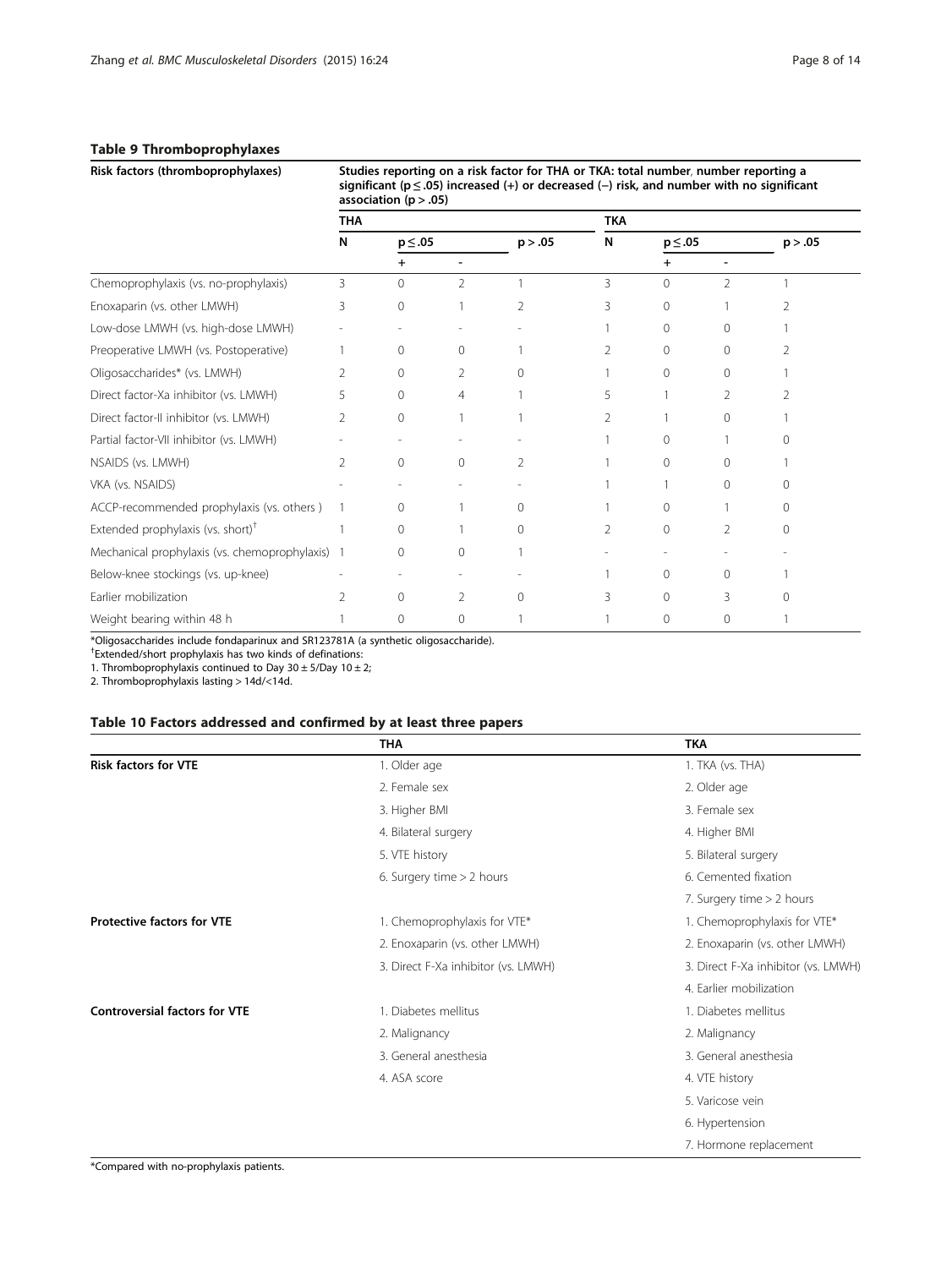

<span id="page-8-0"></span>

the type nor the stage of the malignancy was mentioned in any papers.

## Medication (hormone replacement/herbal)

Three papers [\[18,26,29\]](#page-12-0) examined medications including hormone replacement and herbal as risk factors. Hormone replacement showed no significant association with VTE, supported by one paper [\[26\]](#page-12-0) for THA and three [\[18,26,29](#page-12-0)] for TKA.

When regarding to herbal therapy, the only one paper [[26\]](#page-12-0) fount it with an significantly increased risk. The paper found that the herbal therapy of traditional Thailand medicine can increase VTE risk for TKA patients, but it is uncertain whether other kinds of herbal therapy would increase the VTE risk.

## Laboratory indexes

## Preoperative laboratory index

Two papers [[35,49\]](#page-12-0) examined four kinds of indexes as risk factors of VTE. One study [\[35](#page-12-0)] found blood glucose level ≥ 200 mg/dl with an increased VTE risk for both THA and TKA. This result is not consistent with that from papers [[26](#page-12-0),[35](#page-12-0),[47](#page-12-0),[53](#page-12-0)] focusing specifically on diabetes mellitus.

Resting PaCO2 ≥ 45 mmHg has also proven to be a VTE risk factor. Resting PaO2 < 75 mmHg and RVSP  $\ge$ 35 mmHg were reported by only one paper [[49](#page-12-0)] focusing on TKA patients and showed no significant association with VTE.

## Postoperative laboratory index

Two papers [[28,53\]](#page-12-0) examined four risk factors of VTE for TKA alone. Each of these factors was reported with an increased VTE risk. All factors were presented in Table [7.](#page-6-0)

Higher platelet counts, hemoglobin  $\geq 10.5$  g/dl and AaDO2  $\geq$  34 Torr were investigated by one paper [\[28](#page-12-0)]. All of the three laboratory indexes were collected 1 day postoperatively and were found to be VTE risk factors for TKA patients.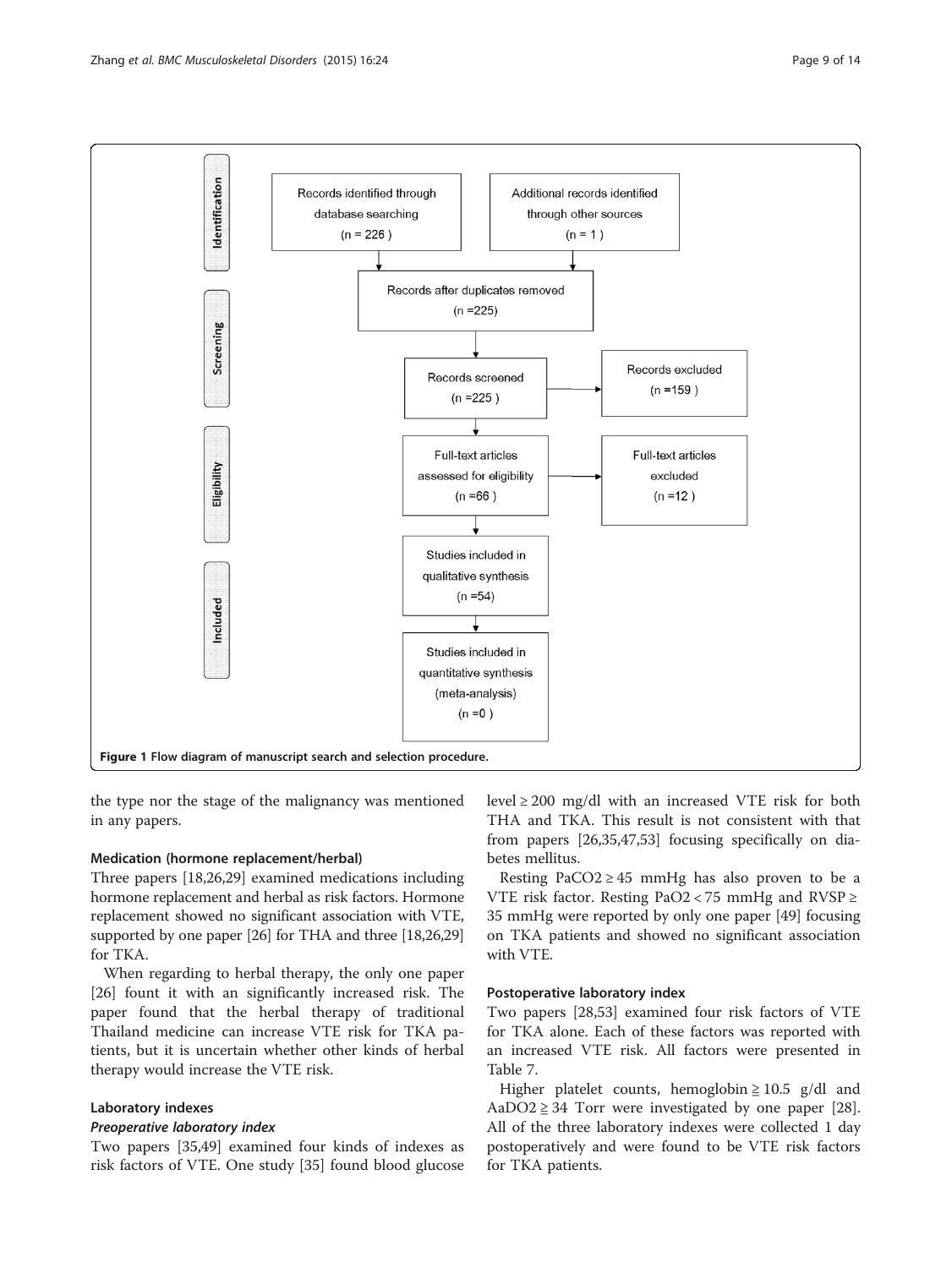One articles [[53\]](#page-12-0) have studied the seroconvertion of IgG-class HIT (heparin-induced thrombocytopenia) antibody, an indicator of the thromboembolic omplication that can occur with heparin using. The result of this paper shows that the seroconvertion of HIT antibody can increase VTE risk of TKA patients. To our knowledge, this factor has not been studied in THA patients.

#### Health care provider-related factors

#### Surgery type

Twelve papers [\[11](#page-11-0)[-13,18,20,21,26,27,29,30,35,53\]](#page-12-0) examined surgery types as risk factors of VTE. All factors reported were presented in Table [8](#page-6-0).

TKA is a VTE risk factor, reported by two [[18,35\]](#page-12-0) from four papers [[18](#page-12-0),[30,35,53](#page-12-0)], compared to THA. Bilateral arthroplasty surgery were reported with a significant increases VTE risk by one paper [[35](#page-12-0)] for THA and two [[20,35\]](#page-12-0) for TKA.

One paper [[41\]](#page-12-0) compared the VTE rates between THA and THRA (total hip resurfacing arthroplasty) and found the former with significant increased VTE risk.

Another paper [\[35](#page-12-0)] for THA and two [\[26,35\]](#page-12-0) for TKA took the revision surgery as a potential VTE risk factor, compared to primary surgery. Except for the result from one paper [[26\]](#page-12-0) in which the revision surgery turned out to a risk factor, other results show no significant association between the revision surgery and VTE rate.

The surgery sides of the knee, e.g. right side and left side, were also investigated by one article [\[26](#page-12-0)]. The result shows no significant difference between the two sides, as expected.

#### Surgical technique

Five papers [\[12,13,18,21,29\]](#page-12-0) examined surgical technics, e.g.fixation and ROBODOC milling system, as risk factors of VTE. One [\[18](#page-12-0)] from two papers [\[13,18](#page-12-0)] and two [[18,21\]](#page-12-0) from three papers [\[18,21,29](#page-12-0)] reported an increased VTE risk associated with cement fixation, for THA and TKA patients respectively, while another article [[12\]](#page-12-0) found ROBODOC system a protective factor compared to traditional technic.

#### Operating time

Four papers [[19,22,35,49\]](#page-12-0) examined surgery time as a risk factor of VTE for THA or TKA. Only one paer [[19](#page-12-0)] found longer surgery time (surgery lasting more than 2 hours) with increased VTE risk. Other papers which used different cut-off value, e.g. 3 hours, found no significant association between surgery time and VTE risk.

## Anesthesia

Five papers [[18,21,29,30,52\]](#page-12-0) examined anesthesia types as risk factors of VTE. Three papers [\[18,30,52\]](#page-12-0) for THA and three for TKA [\[18,21,30](#page-12-0)] found general anesthesia with no significant association for VTE. Spinal anesthesia was reported with no significant association of TKA by one paper [\[29](#page-12-0)] either.

#### Bleeding

One paper [\[28\]](#page-12-0) examined bleeding volume as a risk factor of VTE for TKA and found it with an increased risk when more than 1280 ml. The bleeding volume was defined as the cumulative bleeding volume measured on the day after the surgery.

#### Hospital volume

Two papers [\[23,](#page-12-0)[55\]](#page-13-0) examined lower hospital volume as a risk factor of VTE for THA and TKA.

The former article [[23\]](#page-12-0) which is focusing on TKA, took the hospitals with the lowest 40% surgical volume as the "low volume" ones, and those with the highest 20% surgical volume as the "high volume" hospitals, respectively. In this article, higher hospital volume was found to be VTE risk factor.

The latter article [\[55\]](#page-13-0) applied a variety of specific cutoff value of the hospital volume, e.g. 25, 100 and 200. Significant association between higher volume and increased VTE risk was verified for THA patients, but not for TKA patients.

#### Insurance type

One paper [[23\]](#page-12-0) examined insurance types, e.g. private insurance and Medicare/Medicaid, as risk factors of VTE for THA patients. No significant association was found in this study. Because this study was conducted in the United States, the insurance types to be investigated were based on domestic condition of US, which need to be mentioned and noticed by the readers.

#### Thromboprophylaxes

#### Chemoprophylaxis

28 papers (see Table [4\)](#page-3-0) examined several chemoprophylaxis schemes as risk factors of VTE for THA and TKA. Comparisons and results were listed in Table [9.](#page-7-0)

#### Initiating and lasting of the prophylaxis

Two papers [[21,30](#page-12-0)] examined preoperative low molecular weight heparin (LMWH) compared to postoperatively LMWH using. One paper [\[21](#page-12-0)] for THA and two [[21,30\]](#page-12-0) for TKA found the initiating time(preoperative vs. postoperative) with no significant association to VTE. Extended prophylaxis, which is defined in different way by two studies [\[43](#page-12-0)[,57](#page-13-0)], was compared with shortduration and reported with a decreased VTE risk.

#### Mechanical and physical prophylaxis

Five papers [\[19,24,29,30,52\]](#page-12-0) examined a variety of mechanical and physical prophylaxis, e.g. stockings and early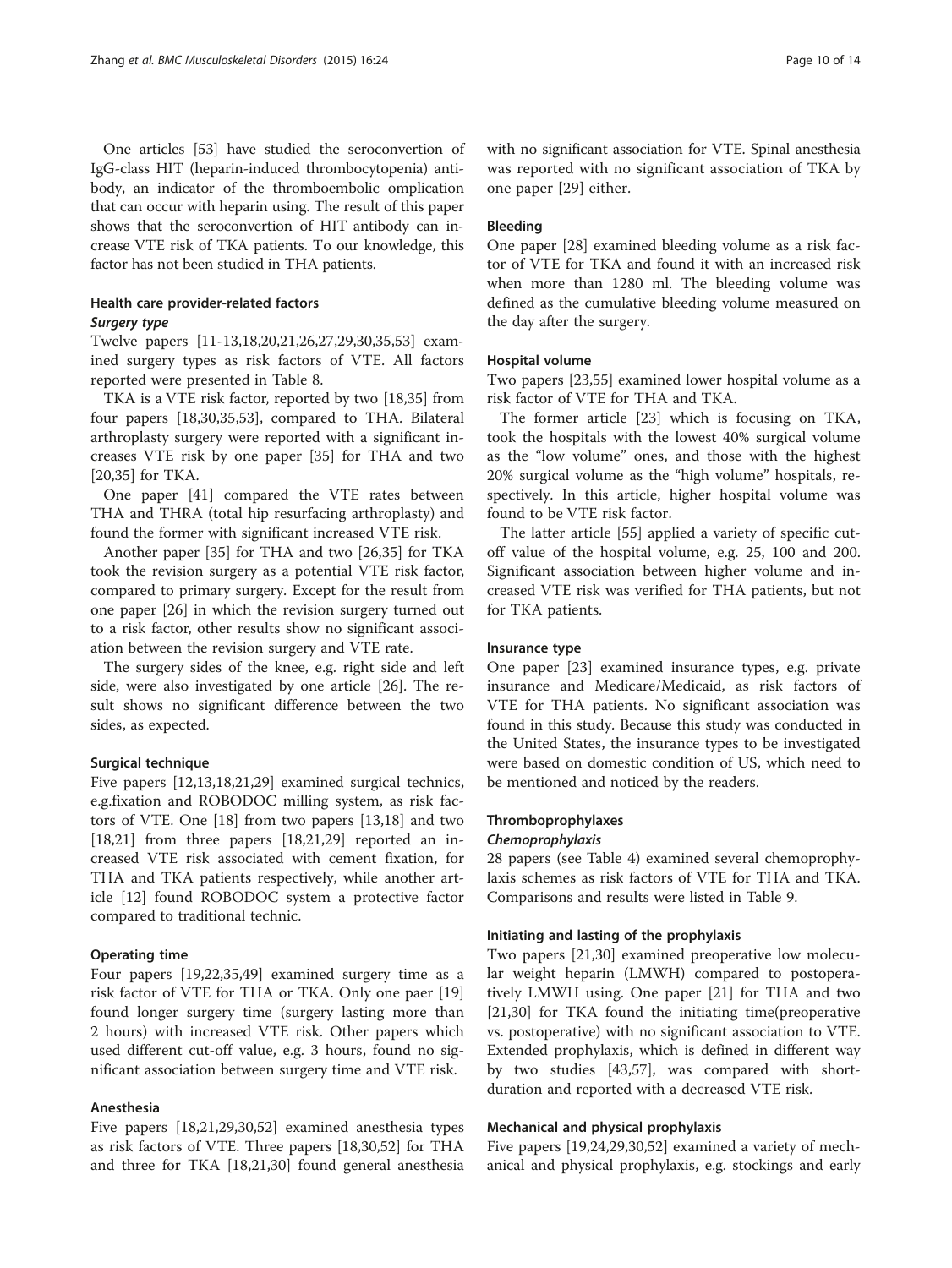mobilization, as risk factors of VTE for THA and TKA. Earlier mobilization/ambulation was found to significantly decrease VTE risk, if achieved at either of the three time points: 24 hours after surgery, 72 hours after surgery and before discharge [[19](#page-12-0),[29](#page-12-0),[30](#page-12-0)]. No significant association with VTE was found when regarding to the following comparisons: mechanical prophylaxis (vs. chemoprophylaxis) [[52\]](#page-12-0), below-knee stockings (vs. upknee) [\[24\]](#page-12-0) and weight bearing within 48 h [\[30\]](#page-12-0).

#### Confirmed factors

Risk directions of factors examined in at least three articles were included in further analysis to be confirmed, see Table [10.](#page-7-0) We found six risk VTE factors of THA and seven risk factors of TKA. Protective factors (four of THA and four of TKA) and controversial factors (four of THA and seven of TKA) were also presented in Table [10.](#page-7-0) The definition of "confirmed" was described in the "[Analysis](#page-1-0)" section in this article.

## **Discussion**

We conducted a systematic review on risk factors for VTE of total joint arthroplasty including THA and TKA relating to the demographic characteristics of patients, clinical conditions and so forth. Articles published in recent ten years (2003–2013) were included with data of more than 1,150,000 patients. We presented all potential factors studied in at least one paper, and confirmed the risk directions of all factors examined in at least three papers by using "risk factor" "protective factor" and "controversial factor" as conclusions. In this systematic review of 54 high evidence level papers, six confirmed VTE risk factors for THA and seven for TKA were found (see Table [10\)](#page-7-0).

TKA surgery were associated with higher risk of VTE than that of THA [[35,](#page-12-0)[65](#page-13-0)]. The better postoperative exercising of THA patients could be a reason, but the inner mechanism has not been studied and is still unclear. We suggested surgeons and physicians to give closer attention to TKA patients in monitoring of VTE.

Older age, female gender, higher BMI and bilateral surgery were found to be VTE risk factors for both THA and TKA. However, the conclusions about age and BMI apply only to particular groups of patients. Age > 75 (vs. age  $\langle 75 \rangle$  as well as age  $> 70$  (vs. age  $\langle 50 \rangle$  proved to be a risk factor supported by some papers [\[30,35,53\]](#page-12-0). As for BMI, only those with BMI >30 can be taken as high VTE risk patients [[19,35\]](#page-12-0). Patients with higher BMI are always associated bad hemodynamics condition which may induce the thrombogenesis. Female gender and bilateral surgery were found to be a risk factor respectively. The procoagulant function of female hormone and coagulant-response following the bilateral surgery are possible explanations [\[26](#page-12-0),[29\]](#page-12-0).

VTE history seems to be a potential VTE risk factor with high probability. Surprisingly we found the risk to be significant only in TKA patients but not in THA patients. The medical record bias of VTE history may account for this result. The relationship between VTE history and VTE after THA/TKA deserves further and refined research.

Cemented fixation of TKA compared to cementless was found to be a risk factor for VTE in our study. Considering the inconsistent results of other studies [[66](#page-13-0),[67](#page-13-0)] additional research is necessary before more definite conclusions can be drawn.

Longer surgery time was found to be a VTE risk factor for both two kinds of arthroplasty surgeries of low limb. An operation lasting more than 2 hours may increase the VTE risk, probably because of multiple surgical effects on the blood vascular system such as the endothelial injuries and hypercoagulable state [[68](#page-13-0)]. However, more studies focusing on the relation between operating time and VTE rate are still needed.

Chemoprophylaxis and mechanical/physical thromboprophylaxis which have been widely used already are widely known "VTE protective factors". A variety of comparisons between different thromboprophylaxes have been included into our systematic review (see Table [9](#page-7-0)). Enoxaparin and newly-developed direct Factor Xa inhibitors have shown great superiority to LMWH (not containing and containing enoxaparin respectively). In addition, earlier mobilization achieved at either of the three time point (see "[Result](#page-2-0)" section of this article) was reported with a significant decreased risk for VTE of TKA, confirmed by several articles [\[19](#page-12-0),[29,30\]](#page-12-0). These conclusions undoubtedly convince us of the reasonability of thromboprophylaxis using.

Several limitations of this systematic review bear further comments as follows:

- 1. Definition inconsistency of "VTE" across the included papers, e.g. symptomatic or venographyproven (estimated magnitude of bias: low; effects on study results: unknown);
- 2. Limitation on number of available papers for each potential factor (estimated magnitude of bias: moderate; effects on study results: difficulty in assessing particular factors);
- 3. Selection bias of our review (only level-Iand level-II evidence were included, therefore some risk factors examined in lower level studies like case–control studies were excluded inherently) and publishing bias favoring statistically significant results (estimated magnitude of bias: moderate; effects on study results: neglect of some risk factors);
- 4. Confounders that have not been adjusted in studies included, e.g. mutual effects between BMI and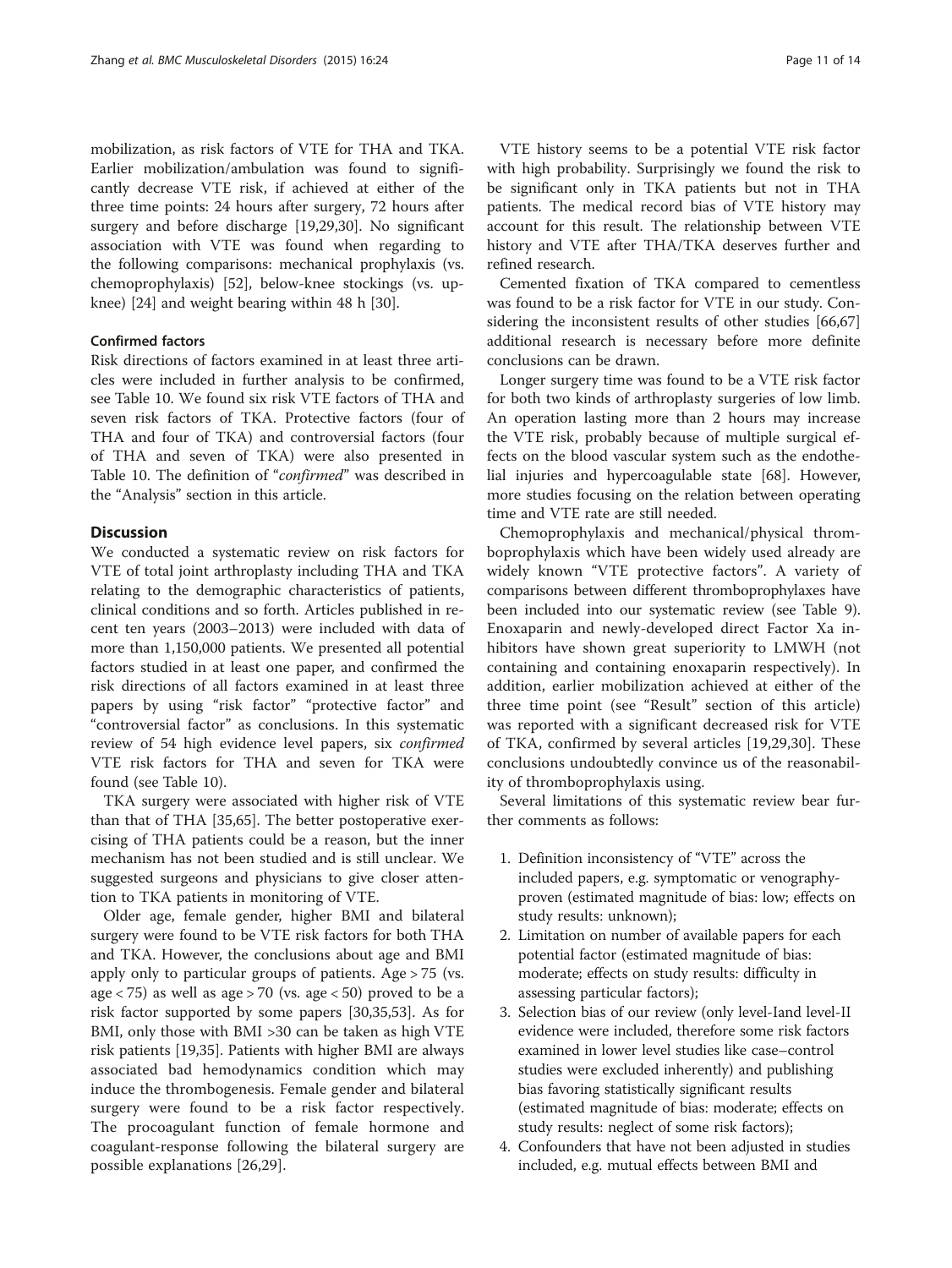<span id="page-11-0"></span>metabolic diseases, older age and postoperative immobility (estimated magnitude of bias: moderate; effects on study results: confounding of risk factors).

In this way, the listed risk factors and protective factors of this study can only be seen as a lookup table rather than a final conclusion. Each particular potential factor need to be examined in further researches.

Doctors are nowadays facing a great challenge in preventing of VTE for total joint arthroplasty. A stratification system of VTE risk and appropriate thromboprophylaxis schemes based on risk classification which suit the circumstance of each patient are in urgent need.

Common situation is that the risk of VTE decreases accompanied with the increasing risk of bleeding when drugs were used, as a result of the dose-effect relationship of most drugs including those newly developed ones, e.g. direct factor-Xa inhibitor like TAK-442 and partial factor-VII inhibitor like TB-402 [\[50](#page-12-0)[,56](#page-13-0)] Weitz et al. have conducted chemoprophylaxis based on their own risk classification systems, and found VTE as well as bleeding in the "high risk" group treated with high dose drugs [\[50,](#page-12-0)[69\]](#page-13-0). It implicates that the particular dose of a drug is not enough for some patients in VTE preventing but too strong for others.

Optimal VTE prevention has not been achieved, partly because of the roughness of the existing risk stratification system. Therefore, risk stratification systems need improvement. However, there is even not any VTE risk stratification system for total joint arthroplasty, despite of the "Caprini score" [[70\]](#page-13-0) which is not especially for THA and TKA, to our knowledge. Further research may clarify the real VTE risk factors and develop a risk stratification system. In this way, stronger thromboprophylaxes can be given to patients of confirmed VTE risk, rather than misused to become risk factors for bleeding.

## **Conclusions**

This systematic review, factors which was found to be associated with VTE risk of both THA and TKA included older age, female sex, higher BMI, bilateral surgery, VTE history and surgery time > 2 hours. Cemented fixation was found to be a VTE risk factor only for TKA patients, and "TKA" itself was found to be associated with higher VTE risk, compared with THA.

Chemoprophylaxis for VTE(vs.no-prophylaxis), enoxaparin (vs.other LMWH) and direct F-Xa inhibitor (vs. LMWH) were found to be VTE protective factors for both THA and TKA. Earlier mobilization was also a protective factor for TKA. However, we can not take earlier mobilization as a VTE protective factor for THA until sufficient number of papers of high evidence level are available.

By identifying these factors, patients with relatively higher risk of VTE could be distinguished and therefore treated more intensively. Further studies are warranted to brought into more potential VTE factors to provide robust evidence for this prognostic topic.

#### Abbreviations

VTE: Venous thromboenbolism; BMI: Body mass index; RA: Rheumatoid arthritis; OA: Osteoarthritis; CHF: Congesive heart failure; MI: Myocardial infarction; CKD: Chronic kidney disease; RVSP: Right ventricular systolic pressure; AaDO2: Alveolar-arterial oxygen gradient; HIT: Heparin-induced thrombocytopenia.

#### Competing interests

The authors declare that they have no competing interests.

#### Authors' contributions

ZHZ and BS conceived and designed the review. ZHZ performed the search, screening, and abstraction and the data analysis. JY, ZKZ, PDK and FXP provided validation (see [Validation](#page-1-0) in Methods). All authors were involved in drafting and revising the manuscript, and all gave approval of the final version.

#### Acknowledgements

This work was funded by the Ministry of Public Health of China. Ministry of Public Health of China played no role in this study beyond providing the funding–Special scientific research project in health care field–The safety and efficacy evaluation of total joint replacement (200302007).

#### Received: 30 August 2013 Accepted: 15 January 2015 Published online: 10 February 2015

#### References

- 1. Guyatt GH, Eikelboom JW, Gould MK, Garcia DA, Crowther M, Murad MH. Approach to outcome measurement in the prevention of thrombosis in surgical and medical patients: Antithrombotic Therapy and Prevention of Thrombosis, 9th ed: American College of Chest Physicians Evidence-Based Clinical Practice Guidelines. Chest. 2012;141(2 Suppl):e185S–94.
- 2. Kirksey M, Chiu YL, Ma Y, Della Valle AG, Poultsides L, Gerner P. Trends in in-hospital major morbidity and mortality after total joint arthroplasty: United States 1998–2008. Anesth Analg. 2012;115(2):321–7.
- 3. Colwell CW. The ACCP guidelines for thromboprophylaxis in total hip and knee arthroplasty. Orthopedics. 2009;32(12 Suppl):67–73.
- 4. Deitelzweig S. Preventing venous thromboembolic events after total hip arthroplasty: new developments in clinical practice. Hosp Pract (1995). 2012;40(2):79–87.
- 5. Januel JM, Chen G, Ruffieux C, Quan H, Douketis JD, Crowther MA. Symptomatic in-hospital deep vein thrombosis and pulmonary embolism following hip and knee arthroplastyamong patients receiving recommended prophylaxis: a systematic review. JAMA. 2012;307(3):294–303. Jan 18.
- 6. Baser O. Prevalence and economic burden of venous thromboembolism after total hip arthroplasty or total knee arthroplasty. Am J Manag Care. 2011;17(1 Suppl):S6–8.
- 7. Lee CH, Cheng CL, Chang CH, Kao Yang YH, Lin LJ, Lin TC. Universal pharmacological thromboprophylaxis for total knee arthroplasty may not be necessary in low-risk populations: a nationwide study in Taiwan. J Thrombosis and Haemostasis. 2012;10(1):56–63.
- 8. Ng VY, Lustenberger D, Hoang K, Urchek R, Beal M, Calhoun JH. Preoperative risk stratification and risk reduction for total joint reconstruction: AAOS exhibit selection. J Bone Joint Surg Am. 2013;95(4):e191–15.
- 9. Wright JG, Swiontkowski MF. Introducing a new Journal section: evidencebased orthopaedics. J Bone Joint Surg Am. 2000;82:759–60.
- 10. Liberati A, Altman DG, Tetzlaff J, Mulrow C, Gøtzsche PC, Ioannidis JP. The PRISMA statement for reporting systematic reviews and meta-analyses of studies that evaluate health care interventions: explanation and elaboration. Ann Intern Med. 2009;151(4):W65–94.
- 11. Bullock DP, Sporer SM, Shirreffs Jr TG. Comparison of simultaneous bilateral with unilateral total knee arthroplasty in terms of perioperative complications. J Bone Joint Surg Am. 2003;85-A(10):1981–6.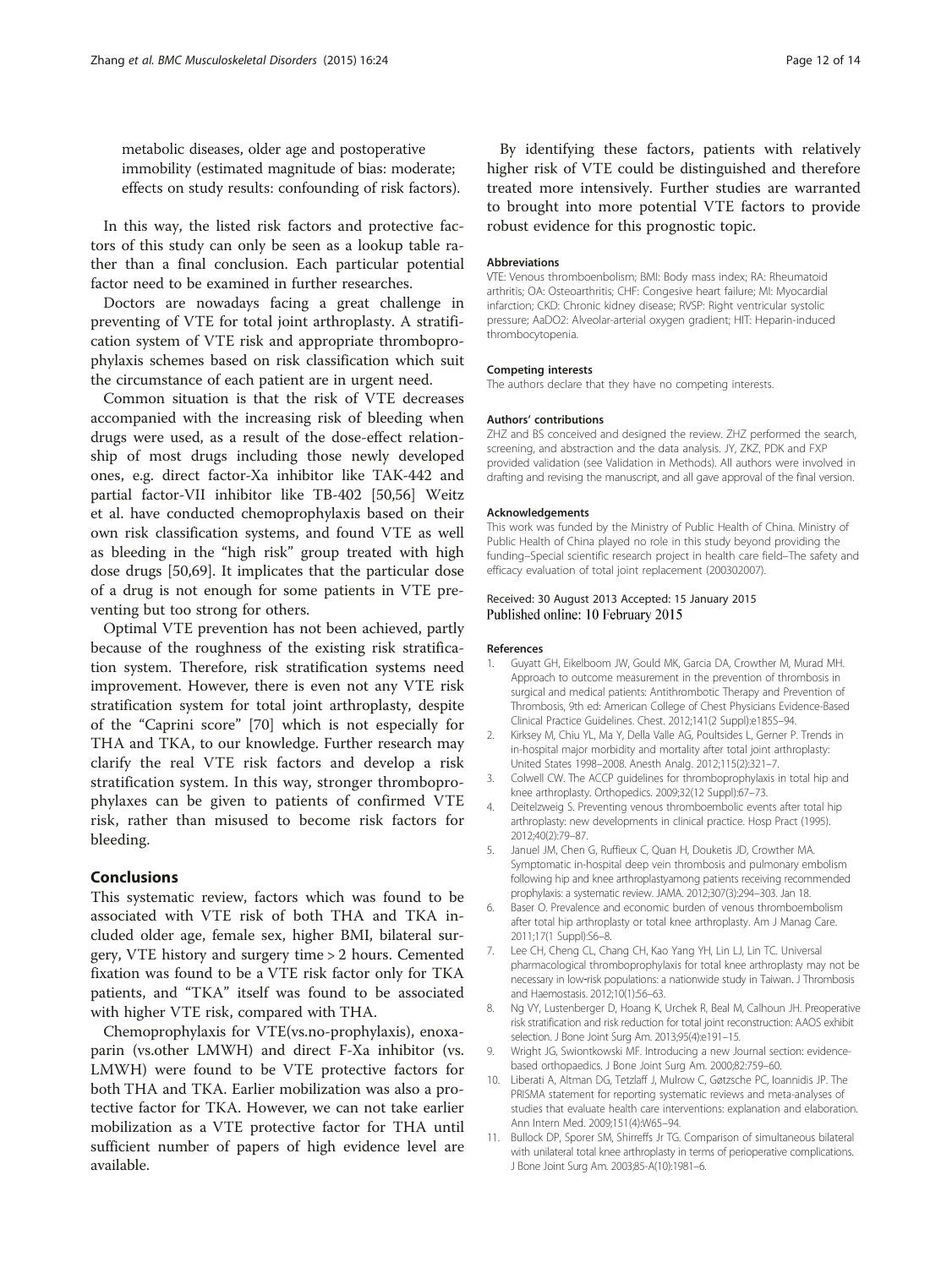- <span id="page-12-0"></span>12. Hagio K, Sugano N, Takashina M, Nishii T, Yoshikawa H, Ochi T. Effectiveness of the ROBODOC system in preventing intraoperative pulmonary embolism. Acta Orthop Scand. 2003;74(3):264–9.
- 13. Kim YH, Oh SH, Kim JS. Incidence and natural history of deep-vein thrombosis after total hip arthroplasty. A prospective and randomised clinical study. J Bone Joint Surg Br. 2003;85(5):661–5.
- 14. Navarro-Quilis A, Castellet E, Rocha E, Paz-Jiménez J, Planès A. Bemiparin Study Group in Knee Arthroplasty. Efficacy and safety of bemiparin compared with enoxaparin in the prevention of venous thromboembolism after total knee arthroplasty: a randomized, double-blind clinical trial. J Thromb Haemost. 2003;1(3):425–32.
- 15. Jain V, Dhal AK, Dhaon BK. Deep vein thrombosis after total hip arthroplasty in Indian patients with and without enoxaparin. J Orth Surg. 2004;12:173–7.
- 16. Dahl OE, Eriksson BI. Postoperative Melagatran/Ximelagatran for the Prevention of Venous Thromboembolism following Major Elective Orthopaedic Surgery : Effects of Timing of First Dose and Risk Factors for Thromboembolism and Bleeding Complications on Efficacy and Safety. Clin Drug Investig. 2005;25(1):65–77.
- 17. Pellegrini Jr VD, Donaldson CT, Farber DC, Lehman EB, Evarts CM. The John Charnley Award: prevention of readmission for venous thromboembolic disease after total hip arthroplasty. Clin Orthop Relat Res. 2005;441:56–62.
- 18. Schiff RL, Kahn SR, Shrier I, Strulovitch C, Hammouda W, Cohen E. Identifying orthopedic patients at high risk for venous thromboembolism despite thromboprophylaxis. Chest. 2005;128(5):3364–71.
- 19. Bagaria V, Modi N, Panghate A, Vaidya S. Incidence and risk factors for development of venous thromboembolism in Indian patients undergoing major orthopaedic surgery: results of a prospective study. Postgrad Med J. 2006;82(964):136–9.
- 20. Barrett J, Baron JA, Losina E, Wright J, Mahomed NN, Katz JN. Bilateral total knee replacement: staging and pulmonary embolism. J Bone Joint Surg Am. 2006;88(10):2146–51.
- 21. Hitos K, Fletcher JP. Venous thromboembolism following primary total knee arthroplasty. Int Angiol. 2006;25(4):343–51.
- 22. Keeney JA, Clohisy JC, Curry MC, Maloney WJ. Efficacy of combined modality prophylaxis including short-duration warfarin to prevent venous thromboembolism after total hip arthroplasty. J Arthroplasty. 2006;21(4):469–75.
- 23. SooHoo NF, Lieberman JR, Ko CY, Zingmond DS. Factors predicting complication rates following total knee replacement. J Bone Joint Surg Am. 2006;88(3):480–5.
- 24. Williams LA, Owen TD. Above-knee versus below-knee stockings in total knee arthroplasty. Ann R Coll Surg Engl. 2006;88(3):302–5. May.
- 25. Agnelli G, Haas S, Ginsberg JS, Krueger KA, Dmitrienko A, Brandt JT. A phase II study of the oral factor Xa inhibitor LY517717 for the prevention of venous thromboembolism after hip or knee replacement. J Thromb Haemost. 2007;5(4):746–53.
- 26. Chotanaphuti T, Ongnamthip P, Silpipat S, Foojareonyos T, Roschan S, Reumthantong A. The prevalence of thrombophilia and venous thromboembolism in total knee arthroplasty. J Med Assoc Thai. 2007;90(7):1342–7.
- 27. Kim YH, Kim JS. The 2007 John Charnley Award. Factors leading to low prevalence of DVT and pulmonary embolism after THA: analysis of genetic and prothrombotic factors. Clin Orthop Relat Res. 2007;465:33–9.
- 28. Miyagi J, Funabashi N, Suzuki M, Asano M, Kuriyama T, Komuro I. Predictive indicators of deep venous thrombosis and pulmonary arterial thromboembolism in 54 subjects after total knee arthroplasty using multislice computed tomography in logistic regression models. Int J Cardiol. 2007;119(1):90–4.
- 29. Pearse EO, Caldwell BF, Lockwood RJ, Hollard J. Early mobilisation after conventional knee replacement may reduce the risk of postoperative venous thromboembolism. J Bone Joint Surg Br. 2007;89(3):316–22.
- 30. Samama CM, Ravaud P, Parent F, Barré J, Mertl P, Mismetti P. Epidemiology of venous thromboembolism after lower limb arthroplasty: the FOTO study. J Thromb Haemost. 2007;5(12):2360–7.
- 31. Eriksson BI, Borris LC, Friedman RJ, Haas S, Huisman MV, Kakkar AK. Rivaroxaban versus enoxaparin for thromboprophylaxis after hip arthroplasty. N Engl J Med. 2008;358(26):2765–75.
- 32. Fuji T, Fujita S, Ochi T. Fondaparinux prevents venous thromboembolism after joint replacement surgery in Japanese patients. Int Orthop. 2008;32(4):443–51.
- 33. Lassen MR, Ageno W, Borris LC, Lieberman JR, Rosencher N, Bandel TJ. Rivaroxaban versus enoxaparin for thromboprophylaxis after total knee arthroplasty. N Engl J Med. 2008;358(26):2776–86.
- 34. Lassen MR, Dahl O, Mismetti P, Zielske D, Turpie AG. SR123781A: a new once-daily synthetic oligosaccharide anticoagulant for thromboprophylaxis after total hip replacement surgery: the DRIVE (Dose Ranging Study in Elective Total Hip Replacement Surgery) study. J Am Coll Cardiol. 2008;51(15):1498–504.
- 35. Mraovic B, Hipszer BR, Epstein RH, Pequignot EC, Parvizi J, Joseph JI. Preadmission hyperglycemia is an independent risk factor for in-hospital symptomatic pulmonary embolism after major orthopedic surgery. J Arthroplasty. 2010;25(1):64–70.
- 36. Bozic KJ, Vail TP, Pekow PS, Maselli JH, Lindenauer PK, Auerbach AD. Does aspirin have a role in venous thromboembolism prophylaxis in total knee arthroplasty patients? J Arthroplasty. 2010;25(7):1053–60.
- 37. Gandhi R, Razak F, Tso P, Davey JR, Mahomed NN. Metabolic syndrome and the incidence of symptomatic deep vein thrombosis following total knee arthroplasty. J Rheumatol. 2009;36(10):2298–301.
- 38. RE-MOBILIZE Writing Committee, Ginsberg JS, Davidson BL, Comp PC, Francis CW, Friedman RJ. Oral thrombin inhibitor dabigatran etexilate vs North American enoxaparin regimen for prevention of venous thromboembolism after knee arthroplasty surgery. J Arthroplasty. 2009;24(1):1–9. Jan.
- 39. Lassen MR, Dahl OE, Mismetti P, Destrée D, Turpie AG. AVE5026, a new hemisynthetic ultra-low-molecular-weight heparin for the prevention of venous thromboembolism in patients after total knee replacement surgery–TREK: a dose-ranging study. J Thromb Haemost. 2009;7(4):566–72.
- 40. Lassen MR, Raskob GE. Apixaban or enoxaparin for thromboprophylaxis after knee replacement. N Engl J Med. 2009;361(6):594–604.
- 41. Yoo MC, Cho YJ, Ghanem E, Ramteke A, Kim KI. Deep vein thrombosis after total hip arthroplasty in Korean patients and D-dimer as a screening tool. Arch Orthop Trauma Surg. 2009;129(7):887–94.
- 42. Barrellier MT, Lebel B, Parienti JJ, Mismetti P, Dutheil JJ, Vielpeau C. GETHCAM study group. Short versus extended thromboprophylaxis after total knee arthroplasty: a randomized comparison. Thromb Res. 2010;126(4):e298–304.
- 43. Eriksson BI, Turpie AG, Lassen MR, Prins MH, Agnelli G, Kälebo P. Prevention of venous thromboembolism with an oral factor Xa inhibitor, YM150, after total hip arthroplasty. A dose finding study (ONYX-2). J Thromb Haemost. 2010;8(4):714–21.
- 44. Lassen MR, Gallus A, Raskob GE, Pineo G, Chen D, Ramirez LM. Apixaban versus enoxaparin for thromboprophylaxis after hip replacement. N Engl J Med. 2010;363(26):2487–98.
- 45. Lassen MR, Raskob GE, Gallus A, Pineo G, Chen D, Hornick P. Apixaban versus enoxaparin for thromboprophylaxis after knee replacement (ADVANCE-2): a randomised double-blind trial. Lancet. 2010;375(9717):807–15.
- 46. Niki Y, Matsumoto H, Hakozaki A, Mochizuki T, Momohara S. Rheumatoid arthritis: a risk factor for deep venous thrombosis after total knee arthroplasty? Comparative study with osteoarthritis. J Orthop Sci. 2010;15(1):57–63.
- 47. Pedersen AB, Sorensen HT, Mehnert F, Overgaard S, Johnsen SP. Risk factors for venous thromboembolism in patients undergoing total hip replacement and receiving routine thromboprophylaxis. J Bone Joint Surg Am. 2010;92(12):2156–64. Sep 15.
- 48. Raskob G, Cohen AT, Eriksson BI, Puskas D, Shi M, Bocanegra T. Oral direct factor Xa inhibition with edoxaban for thromboprophylaxis after elective total hip replacement. A randomised double-blind dose–response study. Thromb Haemost. 2010;104(3):642–9.
- 49. Ryu YJ, Chun EM, Shim SS, Kim JS, Kim YH. Risk factors for pulmonary complications, including pulmonary embolism, after total knee arthroplasty (TKA) in elderly Koreans. Arch Gerontol Geriatr. 2010;51(3):299–303. Nov-Dec.
- 50. Weitz JI, Cao C, Eriksson BI, Fisher W, Kupfer S, Raskob G. A dose-finding study with TAK-442, an oral factor Xa inhibitor, in patients undergoing elective total knee replacement surgery. Thromb Haemost. 2010;104(6):1150–7.
- 51. Jameson SS, Charman SC, Gregg PJ, Reed MR, van der Meulen JH. The effect of aspirin and low-molecular-weight heparin on venous thromboembolism after hip replacement: a non-randomised comparison from information in the National Joint Registry. J Bone Joint Surg Br. 2011;93(11):1465–70. Nov.
- 52. Khatod M, Inacio MC, Bini SA, Paxton EW. Prophylaxis against pulmonary embolism in patients undergoing total hip arthroplasty. J Bone Joint Surg Am. 2011;93(19):1767–72.
- 53. Motokawa S, Torigoshi T, Maeda Y, Maeda K, Jiuchi Y, Yamaguchi T. IgG-class anti-PF4/heparin antibodies and symptomatic DVT in orthopedic surgery patients receiving different anti-thromboembolic prophylaxis therapeutics. BMC Musculoskelet Disord. 2011;12:22.